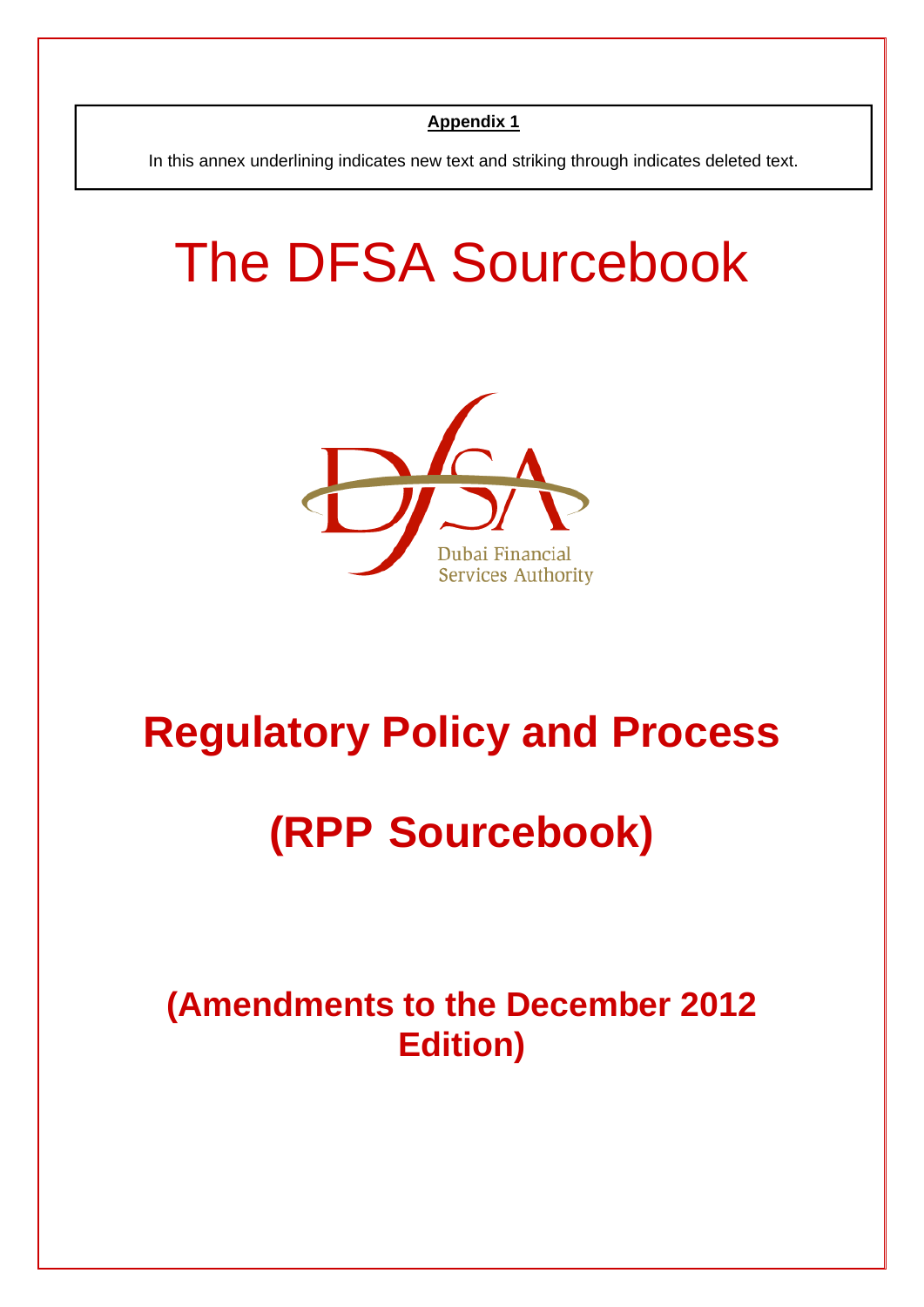# **1 INTRODUCTION**

# **1-1 PURPOSE**

……..

- **1-1-3** RPP is therefore relevant to a Person who is:
- (a) seeking to be authorised or registered by the DFSA;
- (b) already subject to applicable laws, Rules and policies administered by the DFSA such as Authorised Persons (i.e. Authorised Firms or Authorised Market Institutions), Ancillary Service Providers DNFBPs, Auditors, Authorised Individuals, Principal Representatives and any other Persons subject to the DFSA's regulatory oversight; and
- (c) otherwise subject to the jurisdiction of the DFSA such as by reason of the DFSA's authority under a delegated powers.

………

**1-1-5** The types of Person mentioned above to whom RPP is relevant are not intended to be exhaustive and such Persons are generally referred to in this Sourcebook as a "firm" unless the context provides otherwise.

# **1-2 STATUS**

………

- **1-2-3** Anyone reading RPP should also refer to the:
- (a) DIFC laws, including DFSA administered laws ("Laws");
- (b) DFSA Rulebook ("Rules"); and
- (c) other parts of the DFSA Sourcebook ("Sourcebook");

that may have an impact on them.

……..

# **1-7 DFSA'S REGULATORY STRUCTURE**

**1-7-1** The DFSA is structured into a number of divisions and departments. For the purpose of this Sourcebook, the most relevant are as follows:

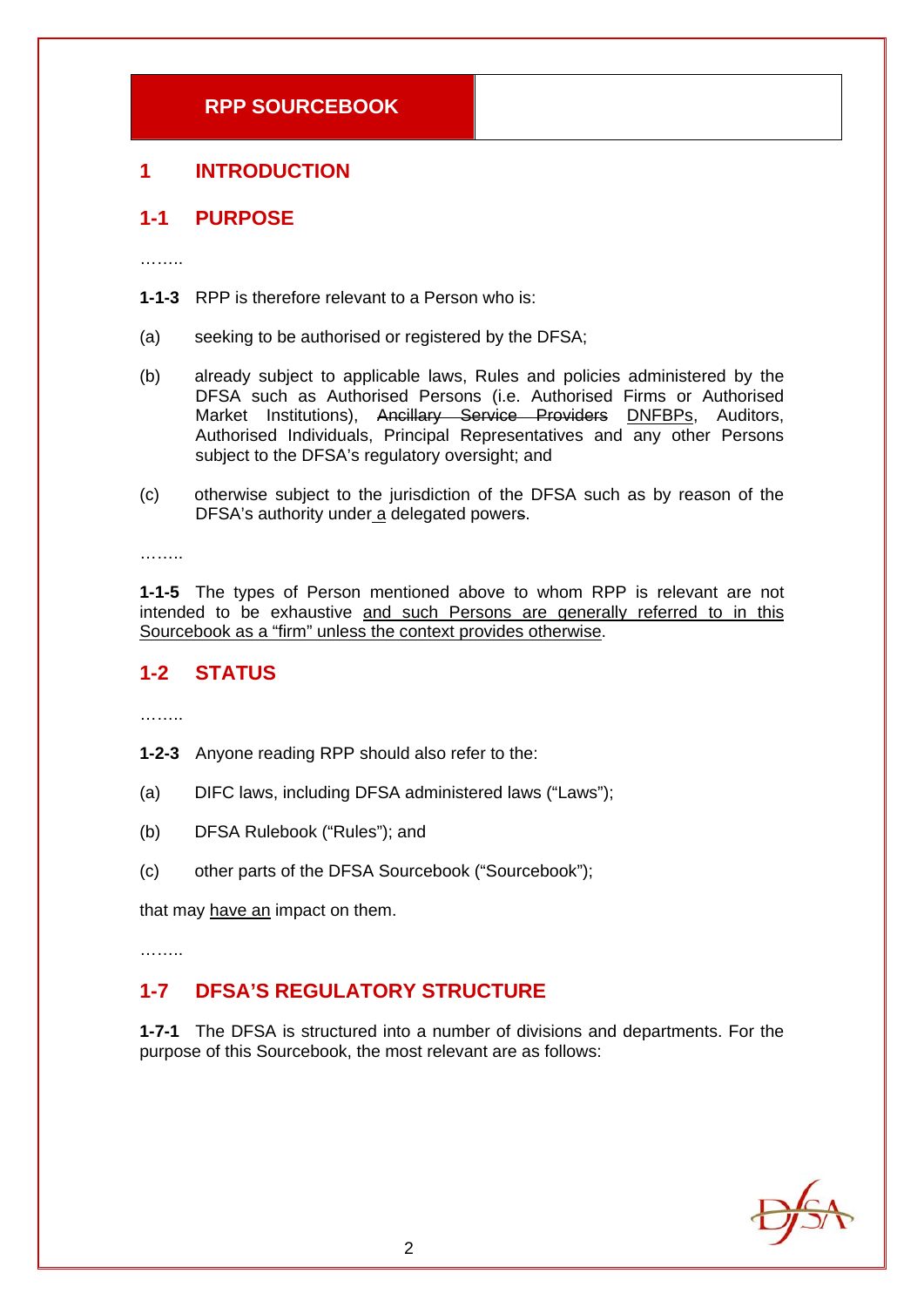#### **Supervision**

- (a) The Supervision Division authorises firms and individuals to conduct Financial Services in or from the DIFC. This Division also registers Ancillary Service Providers DNFBPs and Auditors (see Chapter 2).
- (b) This Division also conducts supervisory oversight on all Authorised Firms, Ancillary Service Providers DNFBPs and Auditors, including by conducting risk assessments. The scope and frequency of such assessments are dictated by the nature of the firm's activities and its perceived risks. From time to time, Supervision carries out thematic reviews inspired by topical events which have both local and international relevance (see Chapter 3).

#### **Markets**

- (c) The Markets Division licenses and supervises Authorised Market Institutions in the DIFC (see Chapters 2 and 3).
- (d) The Division also recognises those financial markets who operate an exchange or clearing house outside the DIFC without having a physical presence in the DIFC but make their services available to Persons in the DIFC. Trading and Clearing members of an Authorised Market Institution who operate in a jurisdiction other than the DIFC and do not have a physical presence in the DIFC are also recognised by the Division.
- (e) The Division is also responsible for regulating Offers of Securities in or from the DIFC, and supervises Reporting Entities by monitoring their on-going market disclosures and compliance with Rules.

#### **Enforcement**

- (f) The primary function of the Enforcement Division is to prevent, detect and restrain conduct that causes or may cause damage to the reputation of the DIFC or the financial services industry in the DIFC. Consequently, the Enforcement Division is responsible for:
	- (i) liaising and co-operating with international regulatory and enforcement agencies pursuant to a relevant multilateral memorandum of understanding or bi-lateral arrangement in relation to investigation and enforcement matters;
	- (ii) conducting investigations commenced pursuant to Article 78 of the Regulatory Law 2004 in respect of contraventions of DFSA administered Laws and Rules; and
	- (iii) the taking of enforcement action in circumstances where contraventions of DFSA administered Laws and Rules pose an unacceptable risk to the DIFC.
- (g) The DFSA has a range of remedies to enforce the legislation that we administer (see Chapters 4 and 5).

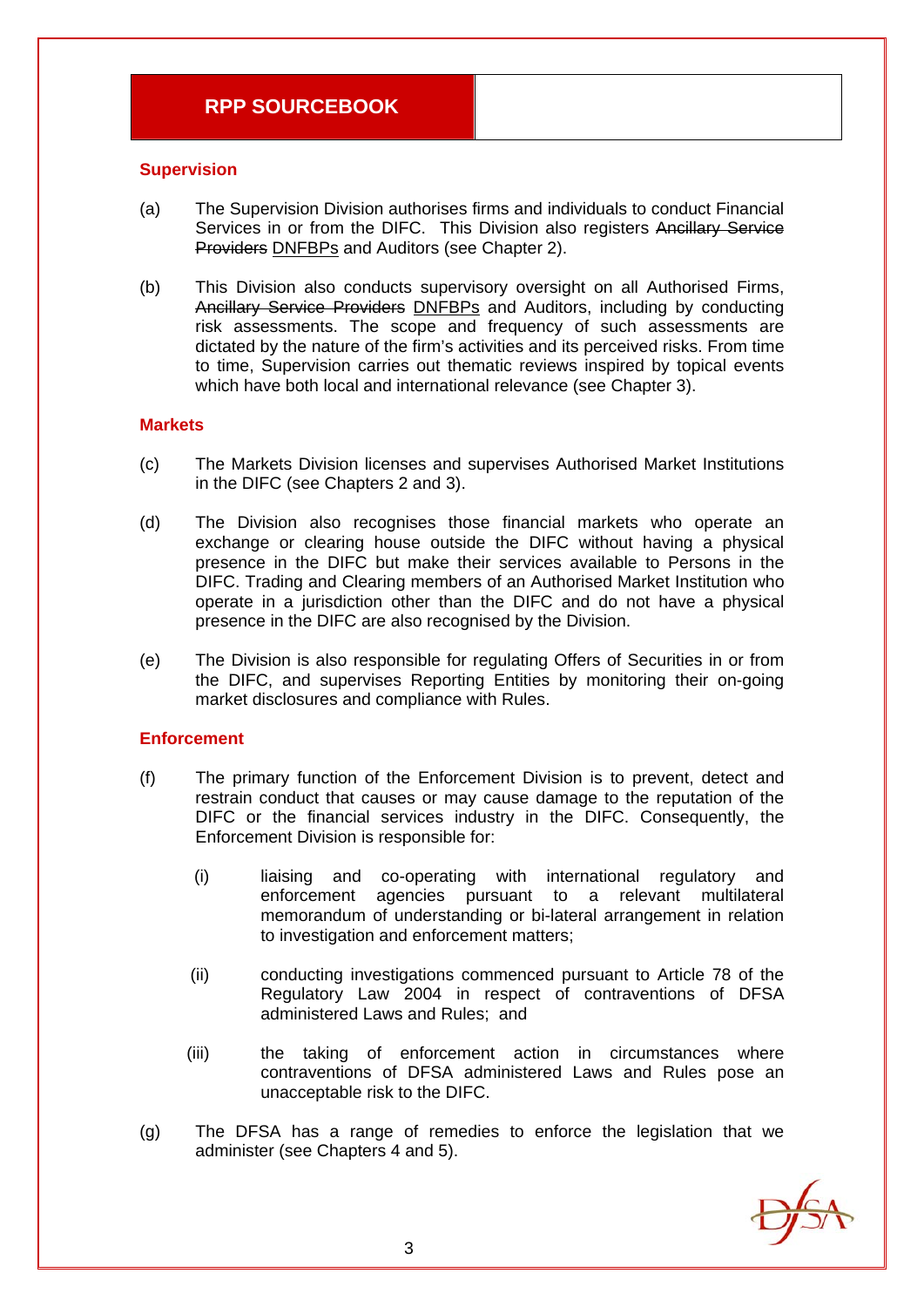#### **Policy and Legal**

(h) The Policy and Legal Services Division is responsible for developing DFSA administered Laws, Rules and policies, as approved by the DFSA Board of Directors. The Division also assists in the drafting of certain DIFC Laws. This Division is also responsible for providing regulatory legal advice and managing the business of the Regulatory Policy Committee and the Rules and Waivers Committee and advises on the disclosure of confidential regulatory information.

# **2 AUTHORISATION - BECOMING REGULATED**

# **2-1 DFSA'S APPROACH TO AUTHORISATION**

#### **Introduction**

**2-1-1** This chapter outlines the DFSA's approach to assessing an applicant or registrant to become:

- (a) an Authorised Person, that is, an Authorised Market Institution or an Authorised Firm (an Authorised Firm includes a Representative Office);
- (b) an Authorised Individual;
- (c) a Principal Representative;
- (d) a Key Individual;
- (d) (e) an Ancillary Service Providers DNFBP; or
- $(e)$  (f) an Auditor.

………

# **2-2 ASSESSING THE FITNESS AND PROPRIETY OF AUTHORISED PERSONS**

………

#### **Background and history**

**2-2-5** In respect of the background and history of an Authorised Person, the DFSA may have regard to any matters including, but not limited to, the following:

(a) any matter affecting the propriety of the Authorised Person's conduct, whether or not such conduct may have resulted in the commission of a

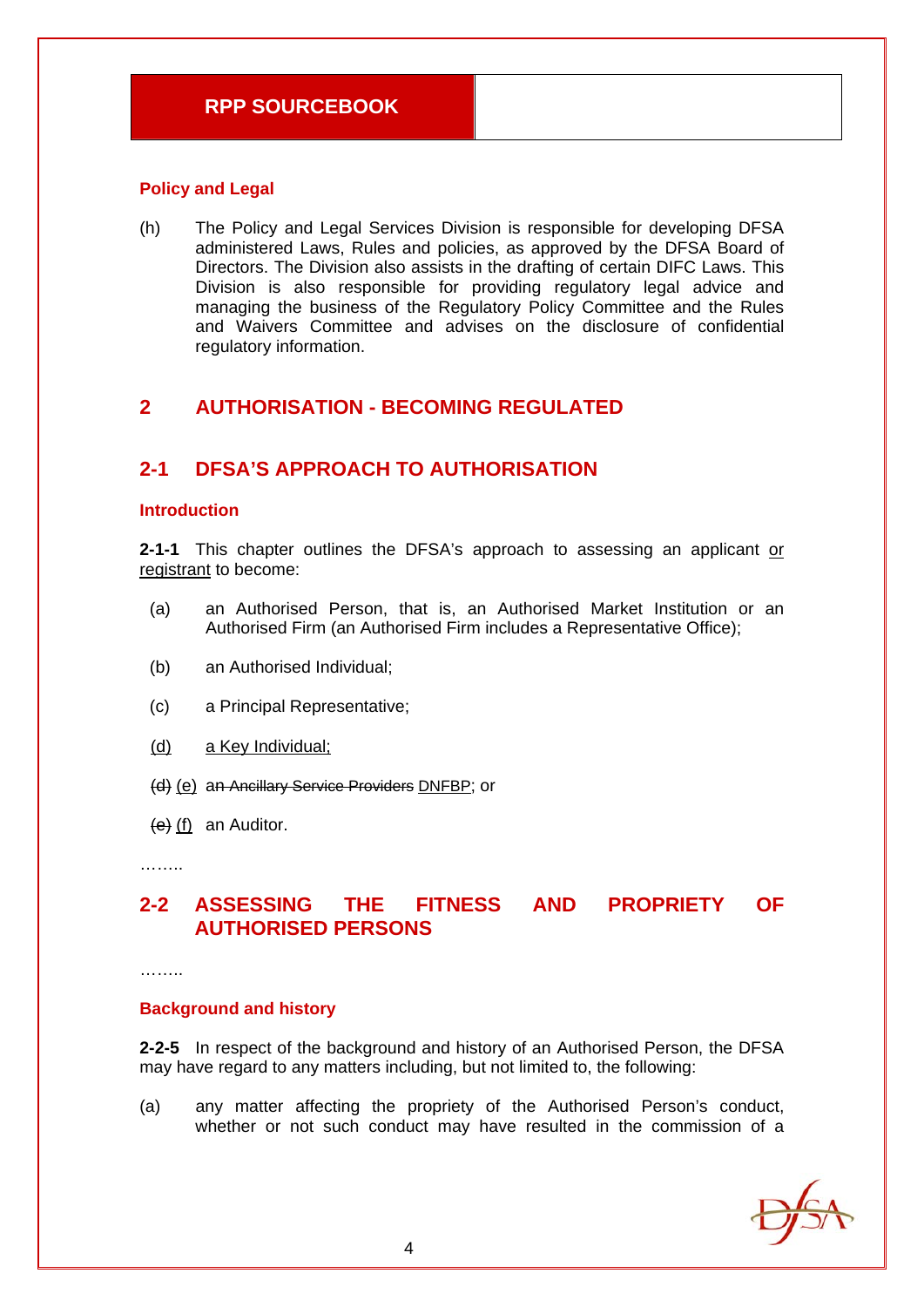criminal offence or the contravention of the law or the institution of legal or disciplinary proceedings of whatever nature;

- (b) whether an Authorised Person has ever been the subject of disciplinary procedures by a government body or agency or any self regulating selfregulatory organisation or other professional body;
- (c) a contravention of any provision of financial services legislation or of rules, regulations, statements of principle or codes of practice made under it or made by a recognised self-regulatory organisation, Financial Services Regulator or regulated exchange or clearing house;
- (d) whether an Authorised Person has been refused, or had a restriction placed on, the right to carry on a trade, business or profession requiring a licence, registration or other permission;
- (e) an adverse finding or an agreed settlement in a civil action by any court or tribunal of competent jurisdiction resulting in an award against or payment by an Authorised Person in excess of \$10,000 or awards that total more than \$10,000;
- (f) whether an Authorised Person has been censured, disciplined, publicly criticised or the subject of a court order at the instigation of any regulatory authority, or any officially appointed inquiry, or any other Financial Services Regulator; and
- (g) whether an Authorised Person has been open and truthful in all its dealings with the DFSA.

………

#### **Legal status of Authorised Firms**

**2-2-8** The DFSA will only consider an application for authorisation where the legal status of the proposed entity meets the requirements set out in section 7.2 of the GEN module or chapter 5 7 of the AMI module. In the case of non-DIFC firms other than companies limited by shares, the DFSA will consider whether the legal form is appropriate for the activities proposed.

……..

#### **Controllers**

**2-2-12** In respect of the Controllers of an Authorised Person, the DFSA may, taking into account the nature, scale and complexity of the firm's business and organisation, have regard to:

(a) the background, history and principal activities of the Authorised Person's Controllers, including that of the Controller's Directors, Partners or other officers associated with the Authorised Person, and the degree of influence

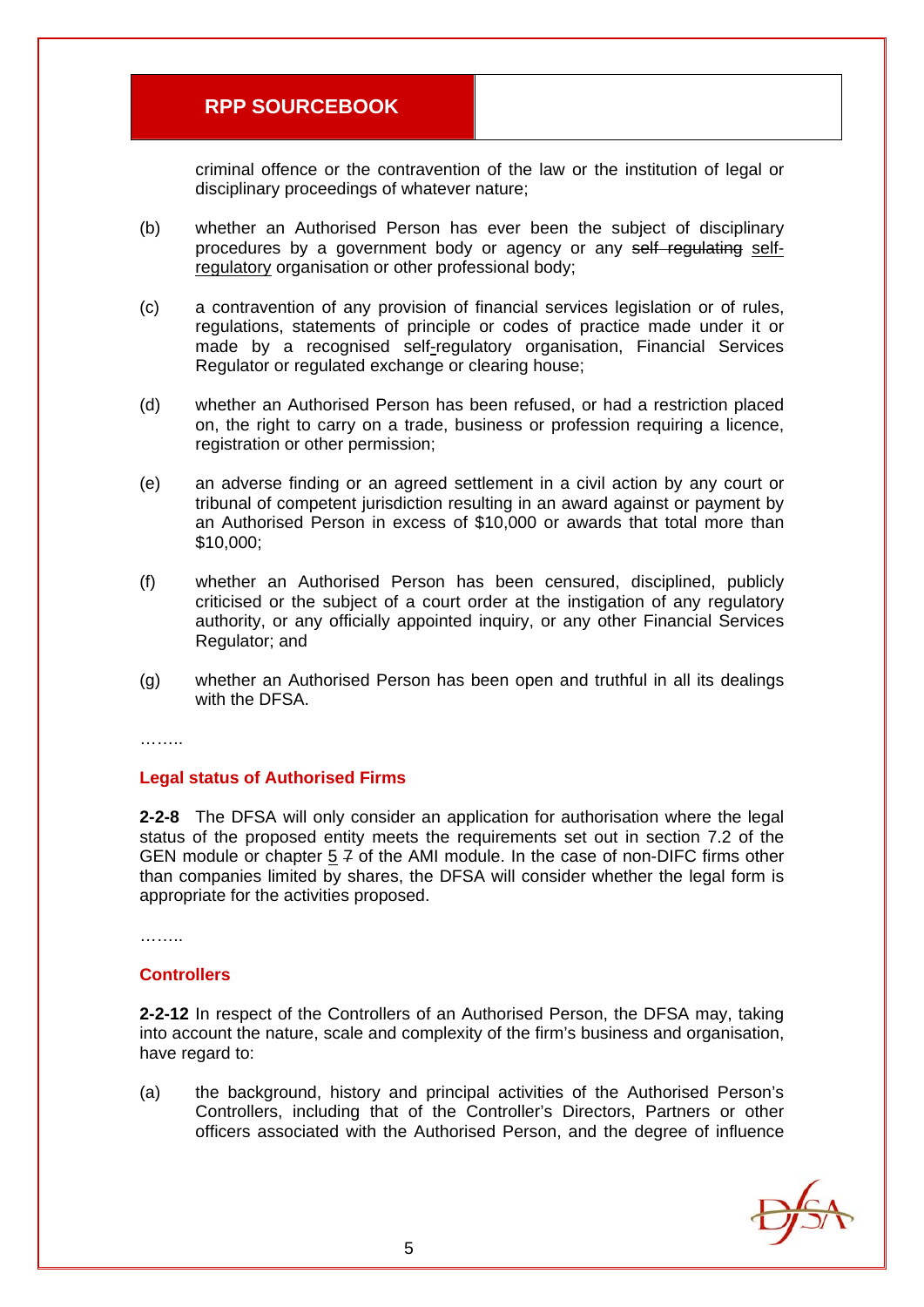that they are, or may be, able to exert over the Authorised Person and/or its activities;

- (b) where the Controller will exert significant management influence over the Authorised Person, the reputation and experience of the Controller or any individual within the Controller;
- (c) the financial strength of a Controller and its implications for the Authorised Person's ability to ensure the sound and prudent management of its affairs, in particular where such a Controller agrees to contribute any funds or other financial support such as a guarantee or a debt subordination agreement in favour of the Authorised Person Firm; and
- (d) whether the Authorised Person is subject to any adverse effect or considerations arising from the country or countries of incorporation, establishment or operations of a Controller. In considering such matters, the DFSA may have regard to, among other things, the type and level of regulatory oversight which the Controller is subject to in the relevant country or countries and the regulatory infrastructure and adherence to internationally held conventions and standards that the DFSA may have adopted in its Rules.

. . . . . . . .

#### **Resources, Systems and Controls**

**2-2-14** The DFSA may have regard to whether the Authorised Person has sufficient resources, including the appropriate systems and controls (including those set out in chapter 5 of the GEN module and AMI Rule 5.5.4), such as:

- (a) the Authorised Person's financial resources and whether it complies, or will comply, with any applicable financial Rules, and whether the Authorised Person appears in a position to be able to continue to comply with such Rules;
- (b) the extent to which the Authorised Person is or may be able to secure additional capital in a form acceptable to the DFSA where this appears likely to be necessary at any stage in the future;
- (c) the availability of sufficient competent human resources to conduct and manage the Authorised Person's affairs, in addition to the availability of sufficient Authorised Individuals or Key Individuals, as applicable, to conduct and manage the Authorised Person's Financial Services;
- (d) whether the Authorised Person has sufficient and appropriate systems and procedures in order to support, monitor and manage its affairs, resources and regulatory obligations in a sound and prudent manner;
- (e) whether the Authorised Person has appropriate anti money laundering procedures and systems designed to ensure full compliance with applicable money laundering and counter terrorism legislation, and relevant UN Security

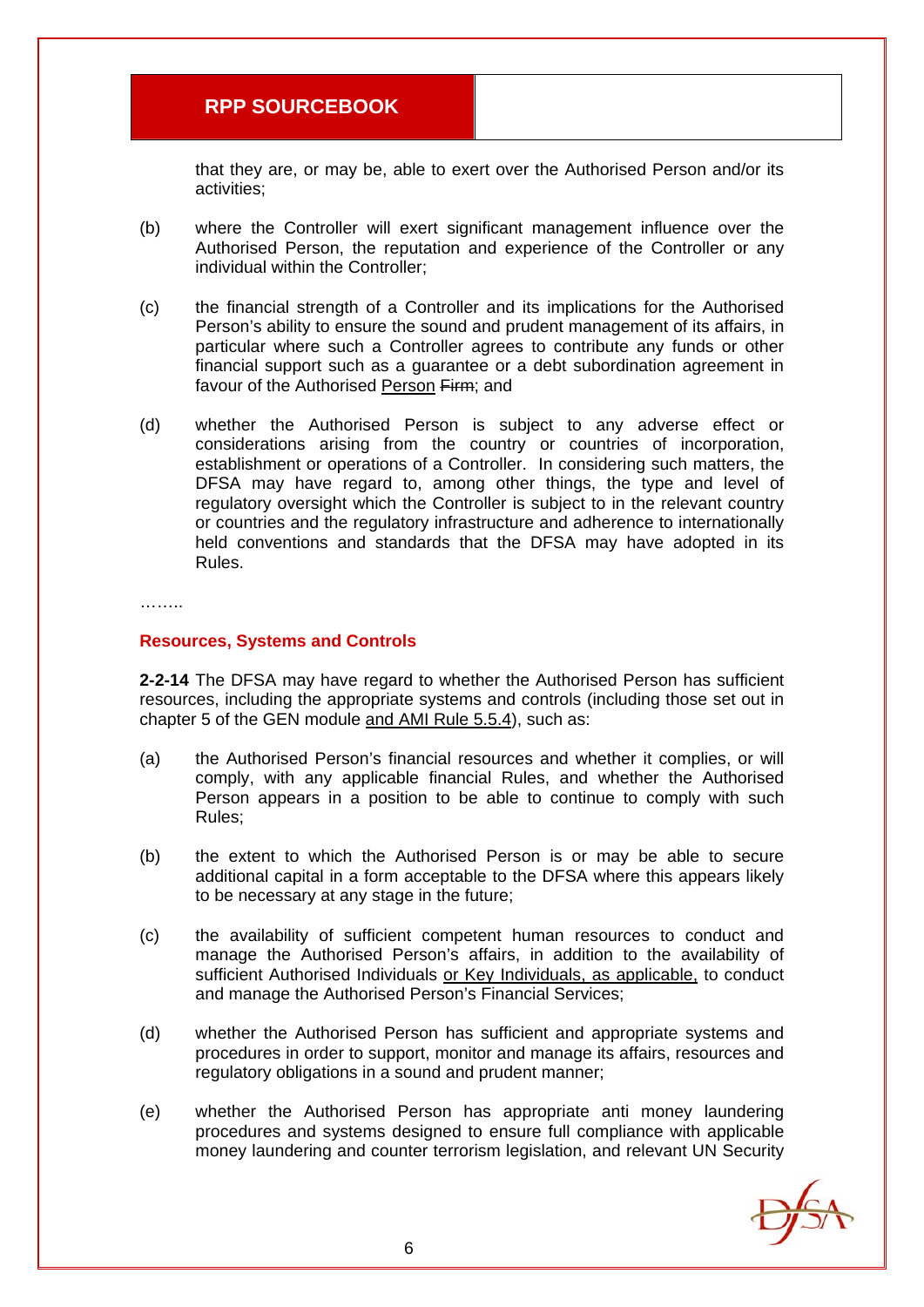Council sanctions and resolutions, including arrangements to ensure that all relevant staff are aware of their obligations;

- (f) the impact of other members of the Authorised Person's Group on the adequacy of the Authorised Person's resources and in particular, though not exclusively, the extent to which the Authorised Person is or may be subject to consolidated prudential supervision by the DFSA or another Financial Services Regulator;
- (g) whether the Authorised Person Firm is able to provide sufficient evidence about the source of funds available to it, to the satisfaction of the DFSA. This is particularly relevant in the case of a start-up entity; and
- $(h)$  the matters specified in paragraph 2-2-12(c).

……..

#### **Authorised Market Institutions – Other Considerations**

**2-2-16** In determining whether an Authorised Market Institution has satisfied its Licensing Requirements set out in chapter 5 of the AMI module, including in chapter 5 of GEN Rule 7.2.2, the DFSA will, in addition to the matters raised in this chapter, consider:

- (a) its arrangements, policies and resources for fulfilling its obligations under the Licensing Requirements prescribed in AMI Rule 4.2.1;
- (b) its arrangements for managing conflicts and potential conflicts between its commercial interest and applicable regulatory requirements in section 5.4 of the AMI module;
- (c) the extent to which its constitution and organisation provide for effective governance;
- (d) the arrangements made to ensure that the Governing Body has effective oversight of its Regulatory Functions;
- (e) the fitness and propriety of its Key Individuals and the access the Key Individuals have to the Governing Body;
- (f) the size and composition of the Governing Body including:
	- (i) the number of independent members on the Governing Body;
	- (ii) the number of members of the Governing Body who represent Members of the Authorised Market Institution or other persons and the types of persons whom they represent; and
	- (iii) the number and responsibilities of any members of the Governing Body with executive roles within the Authorised Market Institution.

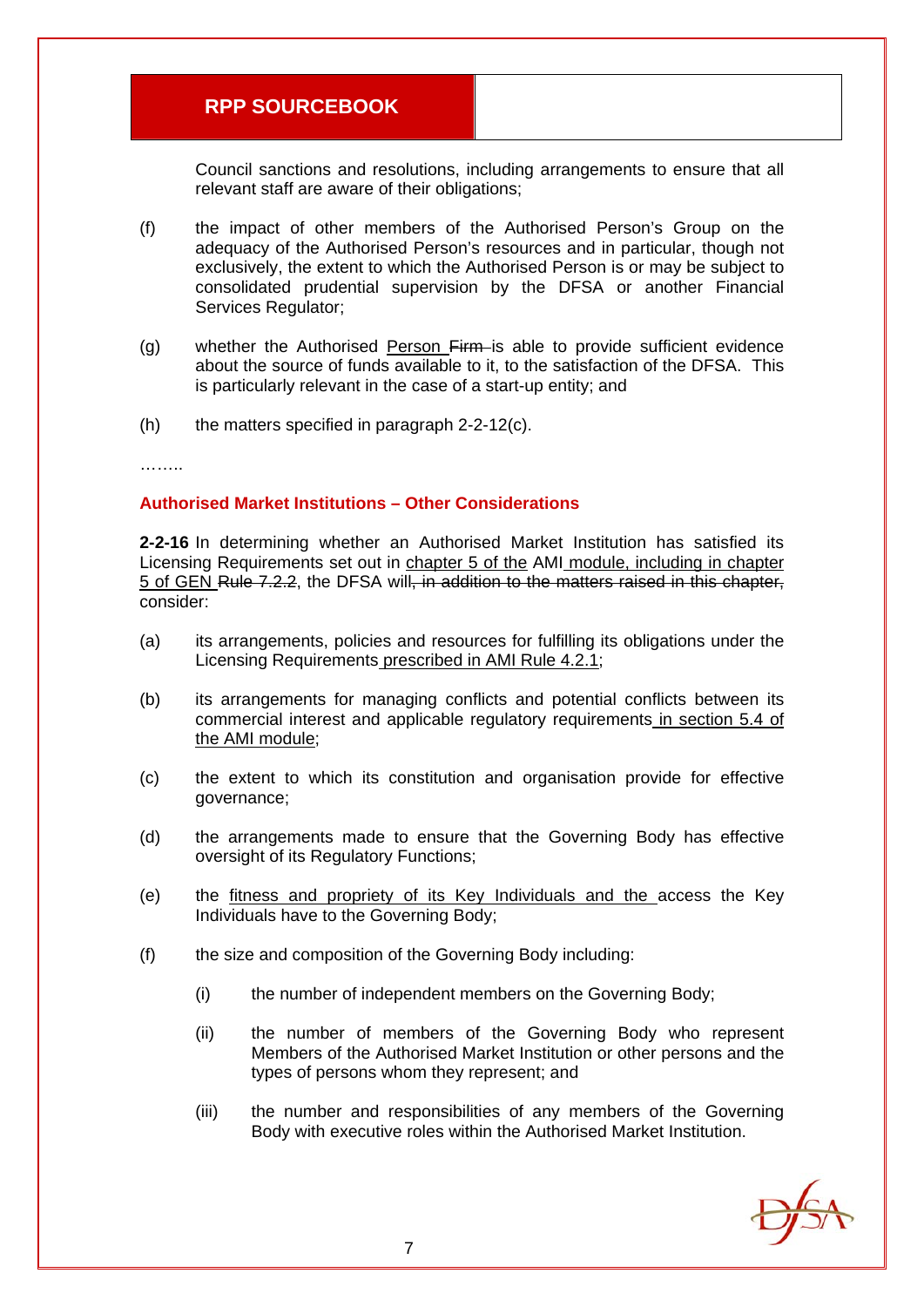- (g) the structure and organisation of its Governing Body, including any distribution of responsibilities among its members and committees;
- (h) the integrity, relevant knowledge, skills and expertise of the members of the Governing Body to provide effective leadership, direction and oversight of the Authorised Market Institution's business. For this purpose, such individuals should be able to demonstrate that they have, and would continue to maintain, including through training, necessary skills, knowledge and understanding of the Authorised Market Institution's business to be able to fulfil their roles;
- (i) the commitment necessary by the members of the Governing Body to fulfil their roles effectively, demonstrated, for example, by a sufficient allocation of time to the affairs of the Authorised Market Institution and reasonable limits on the number of memberships held by them in other Boards of Directors or similar positions. In particular, the DFSA will consider whether the membership in other Boards of Directors or similar positions held by individual members of the Governing Body has the potential to conflict with the interests of the Authorised Market Institution and its stakeholders;
- (j) the integrity, qualifications and competence of its Key Individuals;
- (k) its arrangements for ensuring that it employs individuals who are honest and demonstrate integrity;
- (l) the independence of its regulatory and listings departments from its commercial departments; and
- (m) whether the remuneration structure and strategy adopted by the Authorised Market Institution is consistent with the requirements in GEN Rule 5.3.31(1).

# **2-3 ASSESSING THE FITNESS AND PROPRIETY OF AUTHORISED INDIVIDUALS, AND PRINCIPAL REPRESENTATIVES AND KEY INDIVIDUALS**

#### **Introduction**

**2-3-1** This section sets out the matters which the DFSA takes into consideration when assessing the fitness and propriety of:

- (a) in the case of an Authorised Firm, an Authorised Individual or Principal Representative under section 7.6 of the GEN module and section 4.2 of the REP module, respectively; and
- (b) in the case of an Authorised Market Institution, a Key Individual under chapter 5 of the AMI module.

**2-3-2** In order to assess the fitness and propriety of a proposed Authorised Individual, Key Individual or Principal Representative, the DFSA may request an interview with the proposed individual.

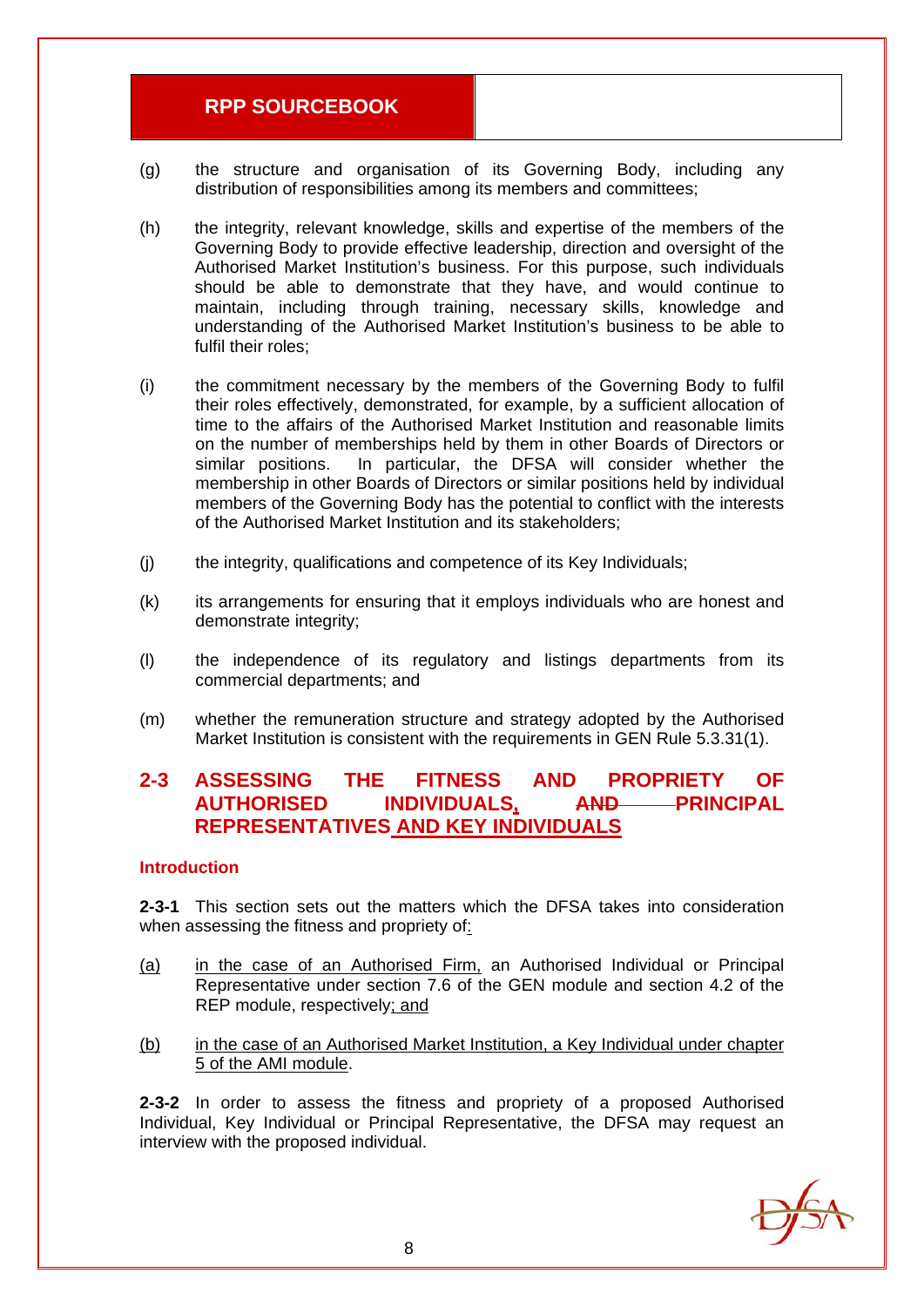**2-3-3** In respect of Authorised Individuals, Article 53(2) of the Regulatory Law 2004 provides that applications for Authorised Individual status in respect of Licensed Function roles must be made by both the individual seeking to be authorised and the Authorised Firm for which that individual is to perform services. **2-3-4** Under Articles 55 & 56 of the Regulatory Law 2004, the DFSA may reject an application for Authorised Individual status or extension to such status or grant Authorised Individual status or extension to such status with or without conditions and restrictions.

**2-3-4** AMI Rule 3.3.1(1) requires applications for Key Individual to be made by both the individual seeking to be authorised and the Authorised Market Institution for which that individual is to perform a Key Individual function. In assessing whether an individual meets the fitness and propriety criteria to be able to perform the role of a Key Individual, the DFSA takes into account the considerations noted in paragraphs 2-3-5 to 2-3-7 below.

#### **Integrity**

**2-3-5** In determining whether an individual has satisfied the DFSA as to his integrity, the DFSA may have regard to matters including, but not limited to, the following:

- (a) the propriety of an individual's conduct whether or not such conduct may have resulted in the commission of a criminal offence, the contravention of a law or the institution of legal or disciplinary proceedings of whatever nature;
- (b) a conviction or finding of guilt in respect of any offence, other than a minor road traffic offence, by any court of competent jurisdiction;
- (c) whether the individual has ever been the subject of disciplinary proceedings by a government body or agency or any recognised self-regulatory organisation or other professional body;
- (d) a contravention of any provision of financial services legislation or of rules, regulations, statements of principle or codes of practice made under or by a recognised self-regulatory organisation, Authorised Market Institution, regulated exchange or regulated clearing house or Financial Services Regulator;
- (e) a refusal or restriction of the right to carry on a trade, business or profession requiring a licence, registration or other authority;
- (f) a dismissal or a request to resign from any office or employment;
- (g) whether an individual has been or is currently the subject of or has been concerned with the management of a Body Corporate which has been or is currently the subject of an investigation into an allegation of misconduct or malpractice;
- (h) an adverse finding in a civil proceeding by any court of competent jurisdiction of fraud, misfeasance or other misconduct, whether in connection with the formation or management of a corporation or otherwise;

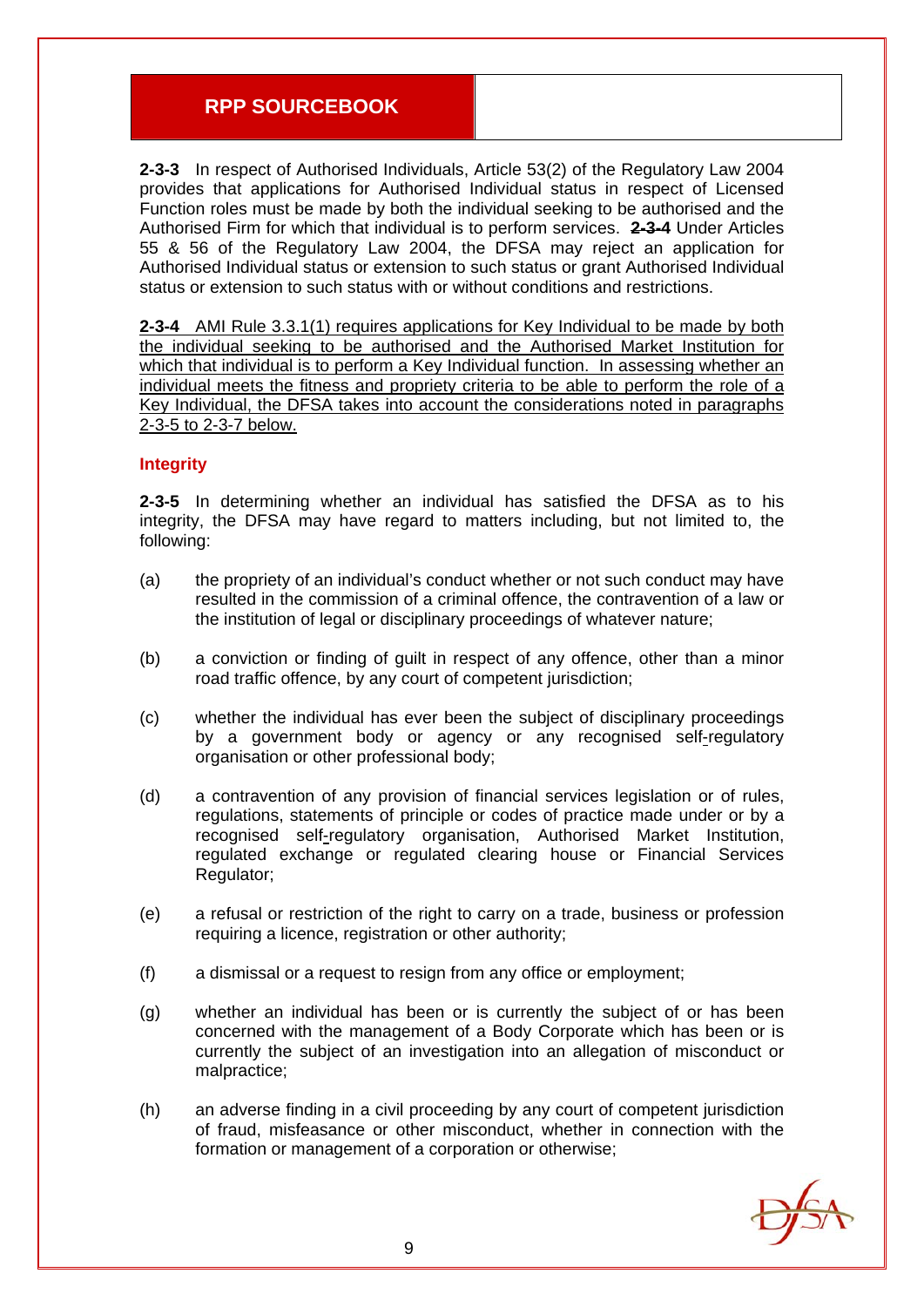- (i) an adverse finding or an agreed settlement in a civil action by any court or tribunal of competent jurisdiction resulting in an award against the individual in excess of \$10,000 or awards that total more than \$10,000;
- (j) an order of disqualification as a director or to act in the management or conduct of the affairs of a corporation by a court of competent jurisdiction or regulator;
- (k) whether the individual has been a director, or concerned in the management of, a body corporate which has gone into liquidation or administration whilst that person was connected with that body corporate or within one year of such a connection;
- (l) whether the individual has been a partner or concerned in the management of a partnership where one or more partners have been made bankrupt whilst that person was connected with that partnership or within a year of such a connection;
- (m) whether the individual has been the subject of a complaint in connection with a financial service, which relates to his integrity, competence or financial soundness;
- (n) whether the individual has been censured, disciplined, publicly criticised by, or has been the subject of a court order at the instigation of, the DFSA, or any officially appointed inquiry, or Financial Services Regulator; and
- (o) whether the individual has been candid and truthful in all his dealings with the DFSA.

#### **Competence and capability**

**2-3-6** In determining the competence and capability of an individual to perform the role of an Authorised Individual, Principal Representative or Key Individual as relevant, the DFSA may have regard to any factors, whether in the U.A.E. or elsewhere including, whether an individual is capable of performing functions which he has to perform within the his Authorised Firm or Authorised Market Institution which employs or intends to employ him–to perform. A relevant factor may also include evidence of appropriate qualifications, including for example, the bespoke examination offered by the Chartered Institute for Securities and Investment in respect of DIFC Laws and Rules.

#### **Financial soundness**

**2-3-7** In determining the financial soundness of an individual, the DFSA may have regard to any factors including, but not limited to, the following:

- (a) whether an individual is able to meet his debts as they fall due; and
- (b) whether an individual has been adjudged bankrupt, had a receiver or an administrator appointed, had a bankruptcy petition served on him, had his

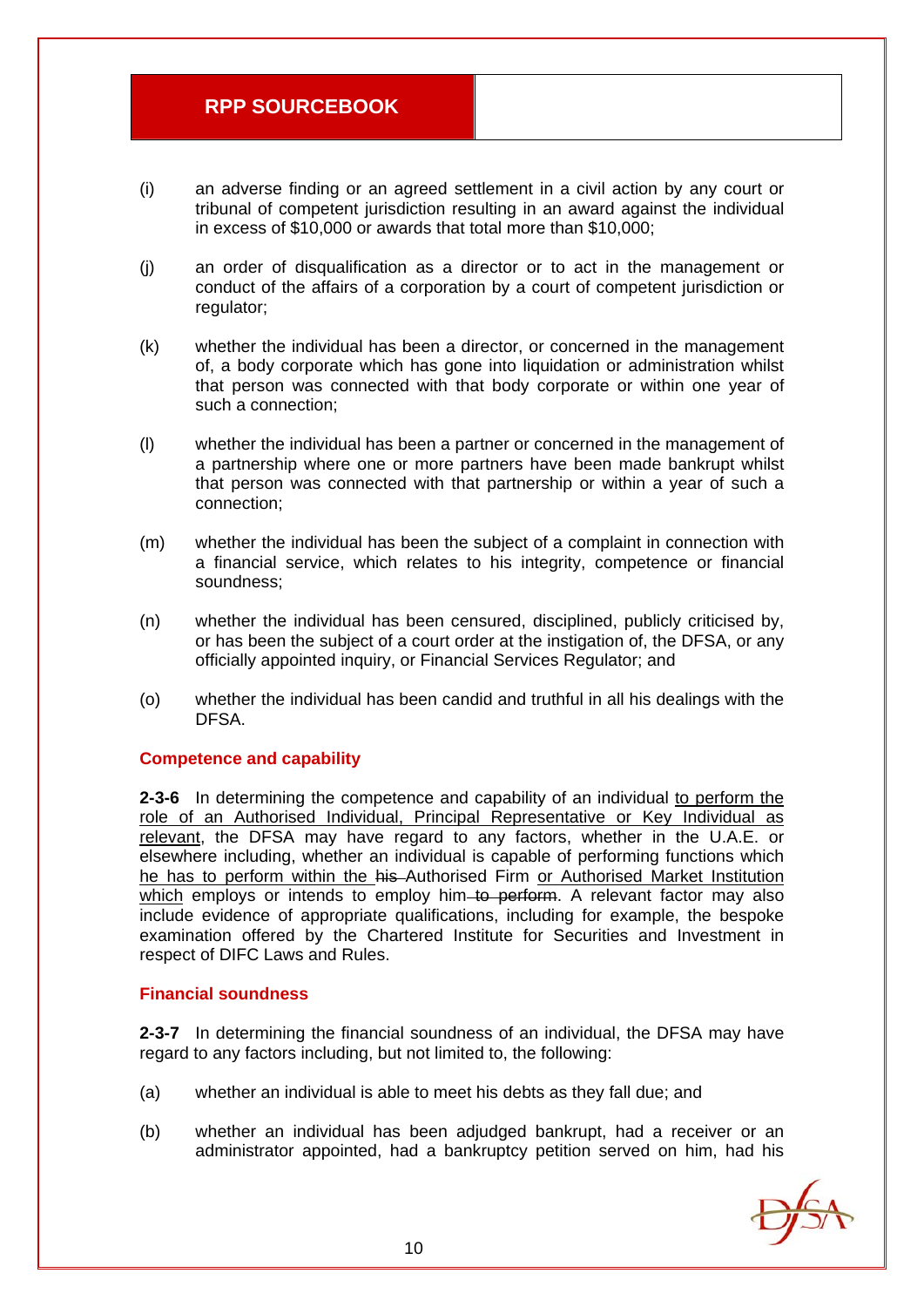estate sequestrated, entered into a deed of arrangement (or any contract in relation to a failure to pay due debts) in favour of his creditors or, within the last 10 years, has failed to satisfy a judgement debt under a court order, whether in the U.A.E. or elsewhere.

………

## **2-9 REGISTERING AS A DNFBP APPLICATION TO BE AN ANCILLARY SERVICE PROVIDER**

**2-9-1** Chapter 15 of the AML module sets out the registration requirements for a DNFBP. A DNFBP must register with the DFSA by way of a notification by completing and submitting the DNFBP1 form in the AFN module of the DFSA Sourcebook.

**2-9-2** At the time of registration the DFSA expects a DNFBP to be in full compliance with its obligations set out in the AML module of the DFSA Rulebook.

**2-9-1** An applicant seeking to become an Ancillary Service Provider will need to comply with requirements including those set out set out in the ASP module.

**2-9-2** In respect of Ancillary Service Providers, Article 44(1) of the Regulatory Law 2004 prohibits a Person from carrying on an Ancillary Service in or from the DIFC unless the Person is registered as an Ancillary Service Provider.

**2-9-3** Chapter 4 of the ASP module outlines some of the matters required to be addressed when making an application to carry on Ancillary Services. The activities which constitute Ancillary Services are defined in the ASP module as Providing Legal Services and Providing Accountancy Services.

**2-9-4** ASP Rule 4.2.2 provides that applications for registration as an Ancillary Service Provider may be submitted only by a Body Corporate or Partnership.

**2-9-5** The DFSA will have particular regard to whether the firm, or anyone in a position of influence in or over it, has criminal convictions or been the subject of adverse findings by courts or regulatory authorities in the UAE or elsewhere, or is known to have engaged in dishonest or improper business practices.

………

# **2-11 APPLICATION FOR AN ENDORSEMENT TO OPERATE A MULTILATERAL TRADING FACILITY OR ACT AS A TRADE REPOSITORY**

**2-11-1** An applicant seeking to obtain an endorsement on its Licence to operate a Multilateral Trading Facility pursuant to GEN Rule 2.2.12 or act as a Trade Repository pursuant to GEN Rule 2.2.13 will need to comply with the applicable requirements including those set out set out in the GEN and AMI modules.

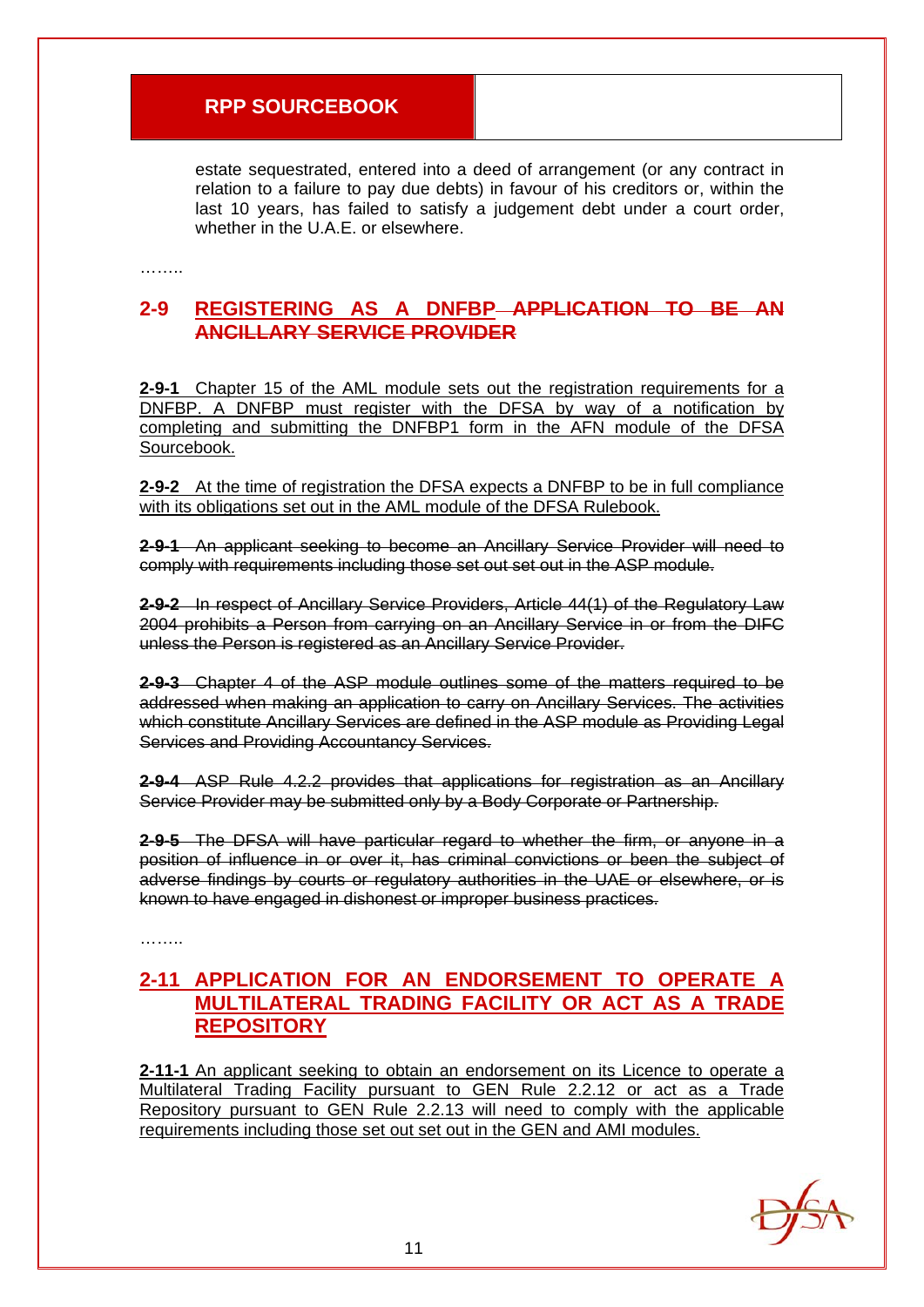**2-11-2** An applicant seeking to obtain an endorsement on its Licence to operate a Multilateral Trading Facility has to be an Authorised Market Institution which is Licensed to Operate an Exchange, or an applicant for such a Licence (see GEN Rule 2.2.12). In order to obtain such an endorsement, an applicant needs to demonstrate to the DFSA that it can meet the requirements specified in AMI Rule 4.2.1(3). Pursuant to that Rule, all the Licensing Requirements applicable with respect to operating an Exchange apply with respect to the operation of a Multilateral Trading Facility as if though such a facility is an Exchange.

**2-11-3** An applicant seeking to obtain an endorsement on its Licence to act as a Trade Repository must be an Authorised Firm or an Authorised Market Institution, or an applicant for such a Licence (see GEN Rule 2.2.13(1). Such an applicant needs to demonstrate to the DFSA its ability to meet the requirements set out in App 5 of the GEN module.

# **3 SUPERVISION - BEING REGULATED**

# **3-1 DFSA'S APPROACH TO SUPERVISION**

#### **Introduction**

**3-1-1** Chapter 3 focuses on the DFSA's risk-based approach to supervision and the on-going relationship between the DFSA and an Authorised Person, Ancillary Service Provider DNFBP or Auditor (collectively referred to as firms in this Chapter unless otherwise stated).

………

**3-1-23** An Authorised Firm and Authorised Market Institution are is required to comply with the high level principles in GEN Rule 4.2.10 and AMI Rule 910.2.1 respectively. These Rules require an Authorised Person to deal with the DFSA in an open and co-operative manner and keep the DFSA promptly informed of significant events or anything else relating to such person of which the DFSA would reasonably expect to be notified.

# **3-2 SUPERVISION OF AUTHORISED FIRMS**

. . . . . . . .

#### **Outsourcing**

**3-2-54** An Authorised Person Firm must comply with those requirements in GEN Rules 5.3.21 and 5.3.22 when outsourcing functions or activities. In relation to Funds, there are additional outsourcing and delegation requirements applicable for Fund Managers and Trustees in section 8.12 of the CIR module.

**3-2-55** The DFSA requires an Authorised Person Firm to notify it of any material outsourcing arrangements. In the case of an Authorised Market Institution, any material outsourcing arrangements require the DFSA's prior approval pursuant to

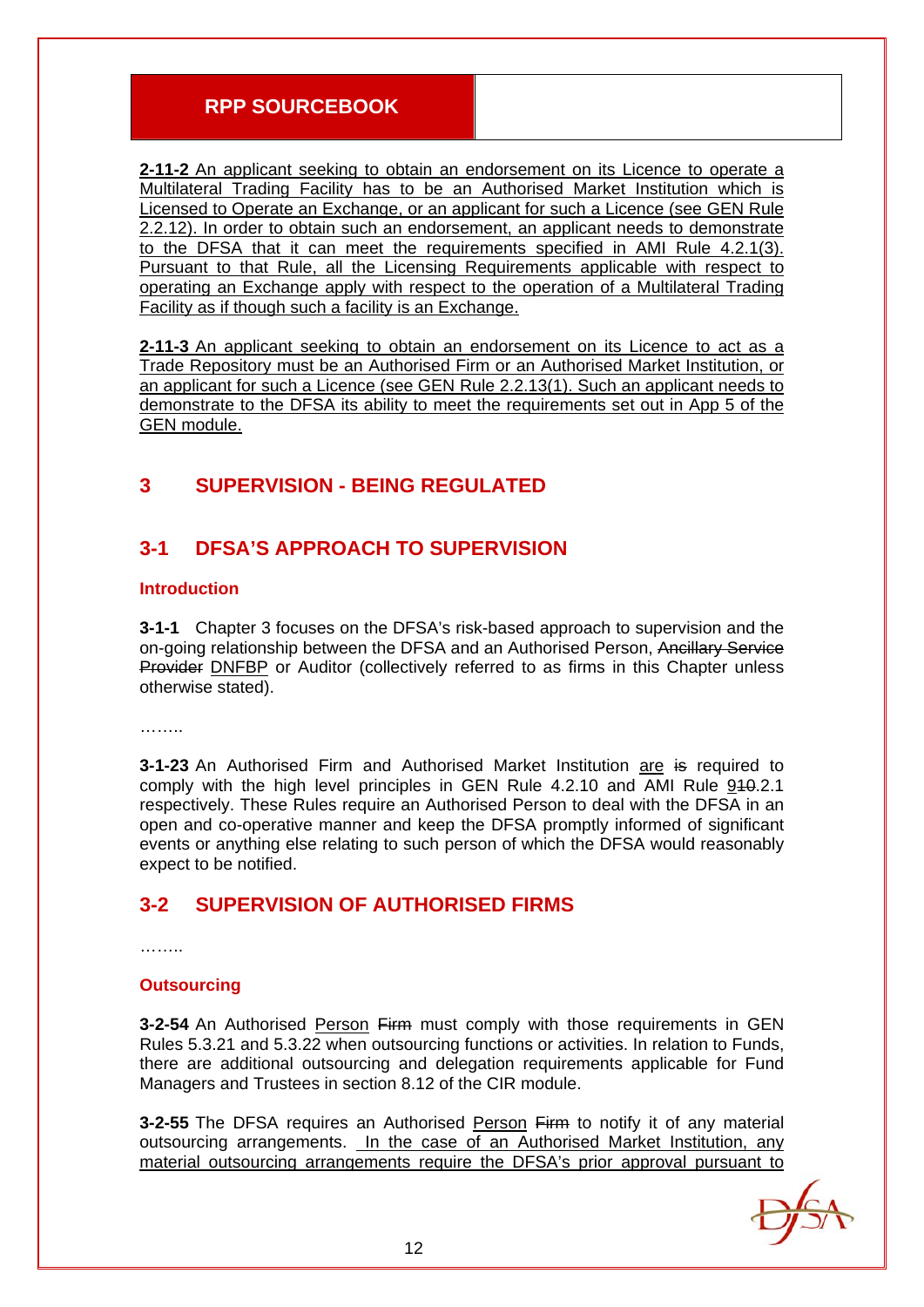AMI Rule 5.5.3(1). An outsourcing arrangement would be considered to be material if it is a service of such importance that weakness or failure of the service would cast serious doubt on the Authorised Firm's continuing ability to remain fit and proper or comply with applicable Laws and Rules.

……..

## **3-4 SUPERVISION OF ANCILLARY SERVICE PROVIDERS DNFBPs**

**3-4-1** The DFSA expects to undertake periodic visits to the place of business of a DNFBP Ancillary Service Providers as part of its risk based approach to supervising firms. The DFSA may also include Ancillary Service Providers DNFBPs in thematic visits.

**3-4-2** Onsite visits to Ancillary Service Providers are likely to **DNFBPs** will generally focus on their compliance with relevant AML/CTF laws and the Rules contained in the AML module. This may include the DFSA testing the firm's systems and controls for conducting a money laundering risk assessment, customer due diligence and complying with relevant United Nations Security Council Sanctions and Resolutions.

**3-4-3** The onsite visit is likely to include interviews with senior management and a review of relevant records. Depending on the outcome of the visit, the DFSA may provide a letter to the firm to discuss its findings.

**3-4-4** The DFSA will also expects to receive an Annual AML Return from a DNFBP (see AML Rule 14.5.1) which will assist the DFSA in its supervision of DNFBPscopy of the annual Anti Money Laundering Officer ("AMLO") report from Ancillary Service Providers (see ASP Rule 6.4.5(2)).

………

# **3-6 SUPERVISION OF AUTHORISED MARKET INSTITUTIONS**

………

#### **Application for a Change in Control**

**3-6-7** Chapter 8 of Tthe AMI module sets out the requirements relating to a change in control. These requirements are similar to those for an Authorised Firm which are set out at paragraphs 3-2-33 to 3-2-37.

………

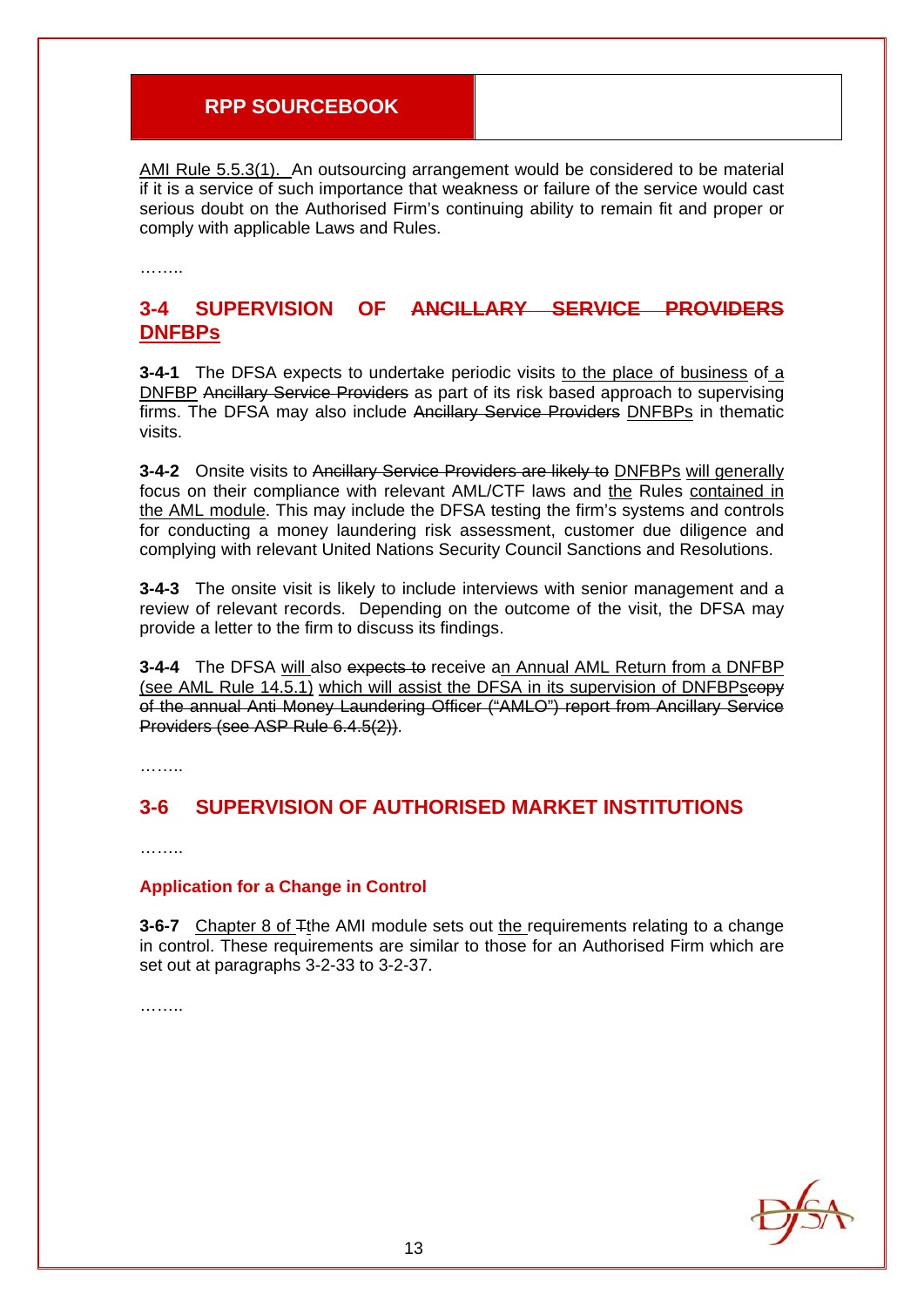# **4 SUPERVISORY AND ENFORCEMENT POWERS**

# **4-1 INTRODUCTION**

**4-1-1** This chapter provides information on how the DFSA will generally exercise its powers when conducting supervisory or enforcement activities. These powers can be exercised in respect of any Persons, including an Authorised Person, Ancillary Service Provider DNFBP or Auditor (collectively referred to as "firms" in this chapter unless otherwise stated), an Authorised Individual or Principal Representative.

………

# **4-2 POWER TO REQUEST INFORMATION AND DOCUMENTS**

**4-2-1** In order to supervise the conduct and activities of an Authorised Person, Ancillary Service Provider DNFBP, Fund, Auditor or any director, officer, employee or agent of such person, the DFSA requires access to a broad range of information relating to a Person's business. Such information is usually provided to the DFSA on a voluntary basis. In particular, an Authorised Person and Authorised Individual is expected to deal with the DFSA in an open and cooperative manner and disclose to the DFSA any information of which the DFSA would reasonably expect to be notified.

# **4-3 POWER TO ACCESS PREMISES**

**4-3-1** The DFSA may enter the premises of an Authorised Person, Ancillary Service Provider DNFBP, Fund or Auditor during normal business hours or at any other time as may be agreed, for the purpose of inspecting and copying information or documents (at the relevant Person's expense) stored in any form on such premises, as it considers necessary or desirable to meet the objectives of the DFSA.<sup>1</sup>

**4-3-2** The DFSA will provide reasonable notice to an Authorised Person, Ancillary Service Provider DNFBP, Fund or Auditor when it seeks information, documents or access to premises. In exceptional circumstances, such as where any delay may be prejudicial to the interests of the DIFC, the DFSA may seek access to premises without notice.

# **4-11 Deleted POWER TO VARY OR WITHDRAW THE REGISTRATION OF AN ANCILLARY SERVICE PROVIDER**

4-11-1 The DFSA has the power to vary or withdraw the registration of an Ancillary Service Provider pursuant to sections 4.5 and 4.6 of the ASP module and Article 60(4) of the Regulatory Law 2004. The DFSA may exercise this power where it is satisfied that:



<sup>1</sup>  $1$  Article 73(2) of the Regulatory Law 2004, GEN Rule 11.1.2.(d)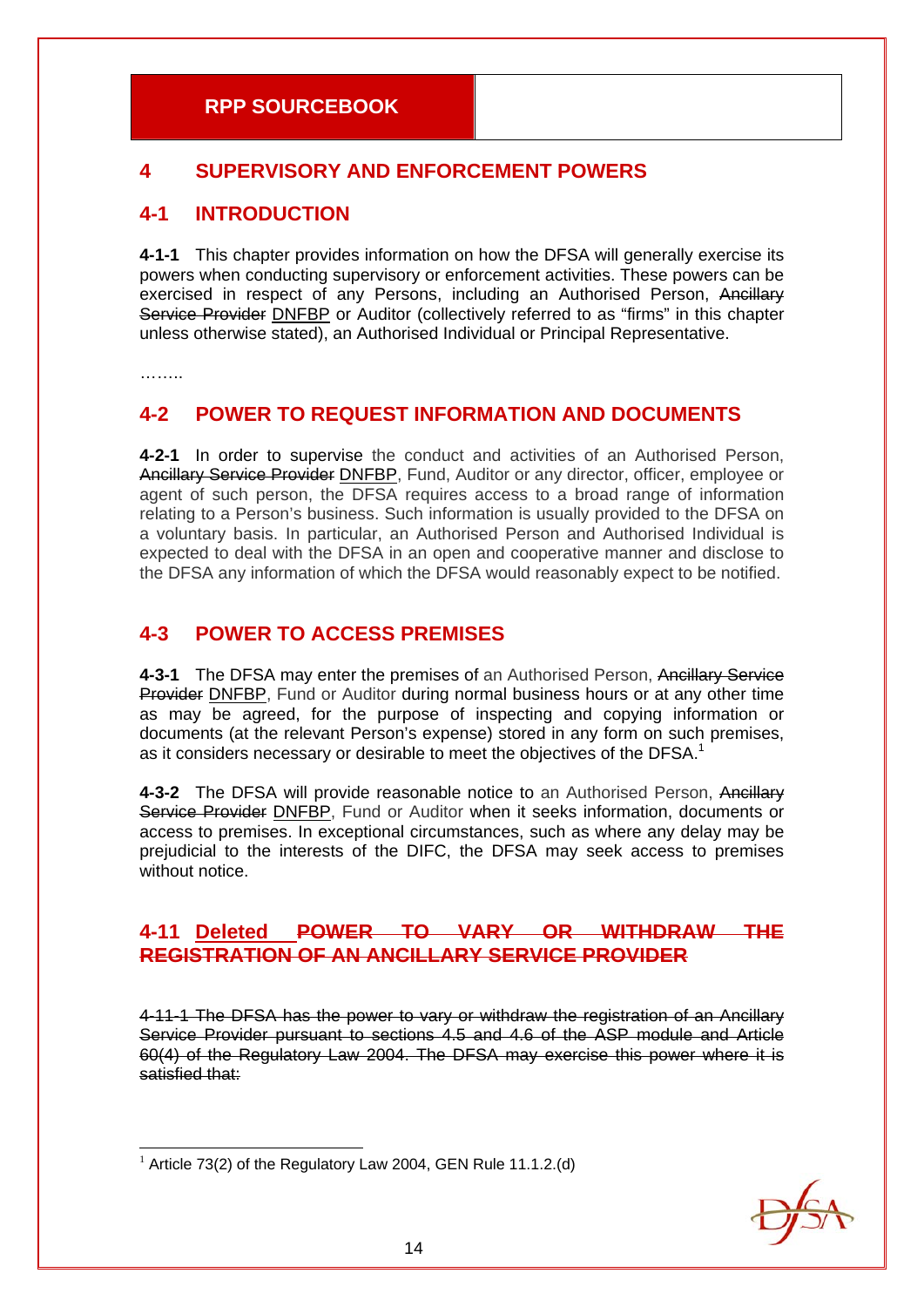- (a) the Ancillary Service Provider has failed to carry on an Ancillary Service in the DIFC for a continuous period of 12 months or more; or
- (b) the Ancillary Service Provider has breached, or is breaching, the Laws or Rules of the DIFC. $2^2$

4-11-2 In determining whether to exercise its powers to withdraw the registration of an Ancillary Service Provider, the DFSA may have regard to all relevant matters including, but not limited to, the circumstances specified in paragraph 4-7-3 as relevant to an Ancillary Service Provider.

………

## **5 ENFORCEMENT**

………

# **5-5 INFORMATION GATHERING**

………

**5-5-7** In comparison, the Article 73(1) power permits the DFSA to request information and documents from an Authorised Firm, Authorised Market Institution, Ancillary Service Provider DNFBP, auditor and any director, officer, employees or agent of such person, which the DFSA considers is necessary or desirable to meet the objectives of the DFSA.

………

# **5-6 REMEDIES**

………

1

**5-6-3** Whilst not an exhaustive list, the Enforcement Committee may recommend to the Chief Executive that a matter be referred to a Decision Maker for the:

- (a) imposition of a fine<sup>3</sup>;
- (b) imposition of a censure<sup>4</sup>;
- $(c)$  imposition of conditions or restrictions on a Licence<sup>5</sup>;
- (d) withdrawal of an authorisation under a Licence $6$ ;
- (e) withdrawal of a Licence<sup>7</sup>;



 $2$  ASP Sections 4.5 and 4.6.

 $3$  Article 90 of the Regulatory Law 2004

<sup>4</sup> Article 91 of the Regulatory Law 2004

<sup>5</sup> Article 49 of the Regulatory Law 2004

<sup>6</sup> Article 50 of the Regulatory Law 2004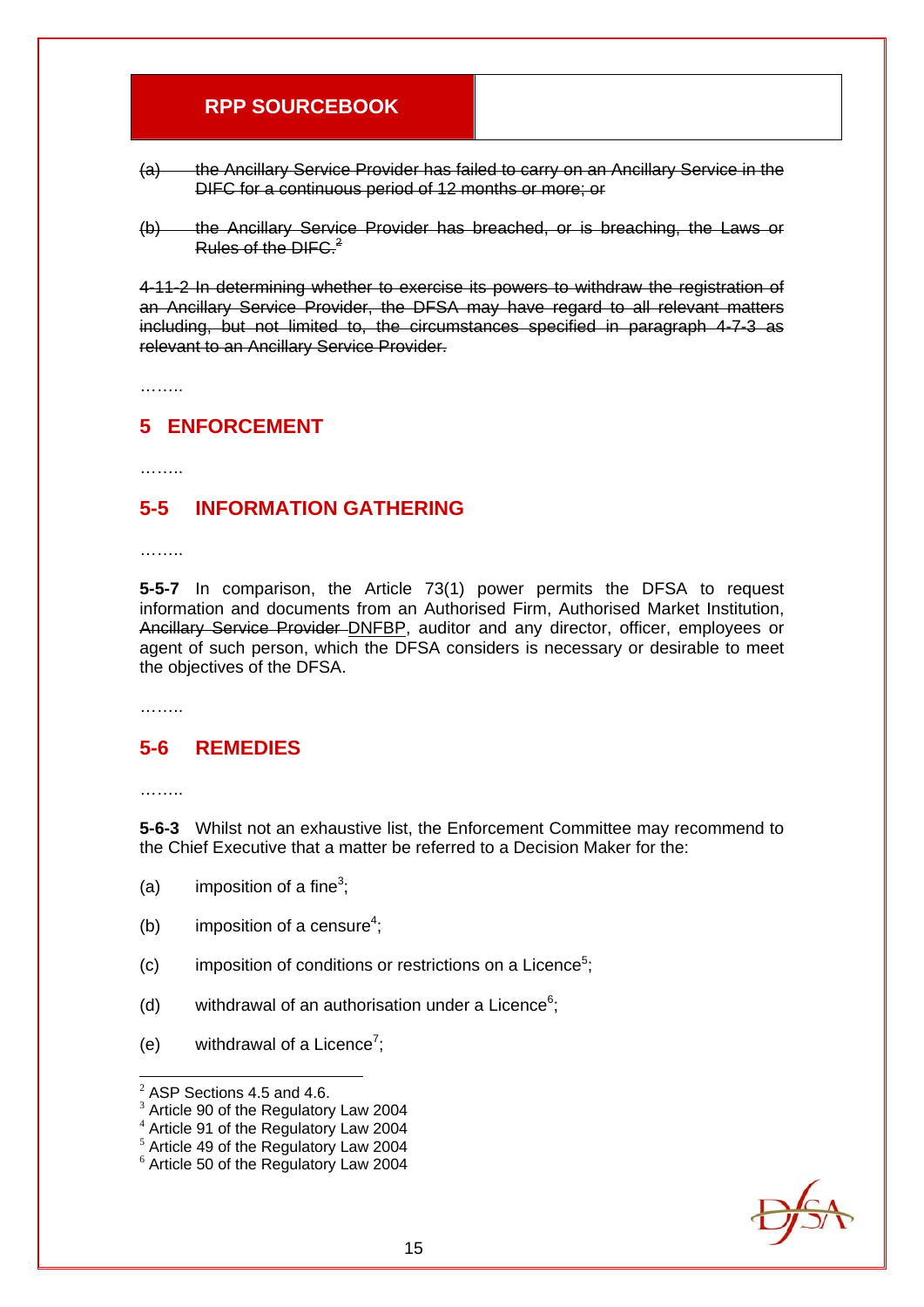- (f) imposition of conditions or restrictions on an Authorised Individual<sup>8</sup>;
- (g) restriction or suspension of an Authorised Individual, or the withdrawal of his or her authorisation<sup>9</sup>;
- (h) withdrawal of the registration of a DNFBPn Ancillary Service Provider;
- (i) revocation of recognition<sup>10</sup>;
- (i) appointment of a manager<sup>11</sup>:
- (k) withdrawal of the registration of an Auditor<sup>12</sup>; and
- (I) suspension of the registration of an Auditor<sup>13</sup>.

………

#### **5-20 MAINTENANCE OF REGISTERS**

- **5-20-1** The DFSA is also required to publish and maintain a register<sup>14</sup> in respect of:
- (a) withdrawals and suspensions of Licences and authorisations of Authorised Firms, Authorised Market Institutions and Authorised Individuals;
- (a) withdrawals of registration of Ancillary Service Providers DNFBPs; and
- (b) withdrawals and suspensions of Auditors.

………

# **6 DECISION MAKING**

………

# **6-5 DECISION MAKER PROCEDURES**

……..

**6-5-3** Decision Maker Decisions are made by a DFSA officer known as a Decision Maker. The Decision Maker will be a person with no previous direct involvement in

- 9 Article 58 of the Regulatory Law 2004
- <sup>10</sup> Article 60 of the Regulatory Law 2004
- <sup>11</sup> Article 61 of the Regulatory Law 2004
- <sup>12</sup> Article 88 of the Regulatory Law 2004
- <sup>13</sup> Article 98 of the Regulatory Law 2004 <sup>14</sup> Article 62 of the Regulatory Law 2004



<sup>-&</sup>lt;br>7  $7$  Article 51 of the Regulatory Law 2004 8 Article 57 of the Regulatory Law 2004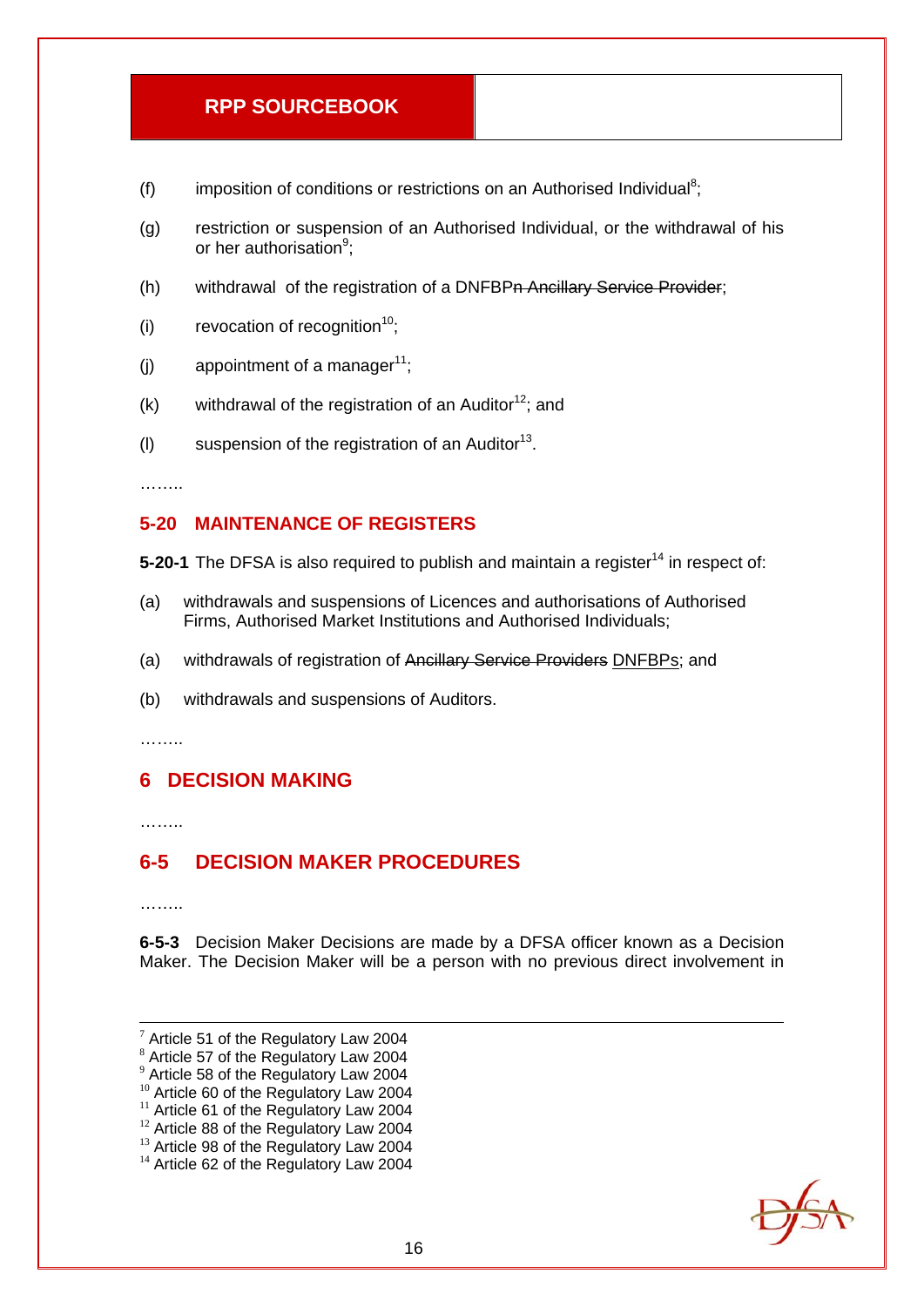the matter to which the decision relates. Examples of these decisions include where the DFSA, on its own initiative, proposes to:

- (a) impose an administrative fine or censure,
- (b) withdraw a Licence of an Authorised Person;
- (c) withdraw the status of an Authorised Individual;
- (d) withdraw the registration of an Ancillary Service Provider or Auditor; or
- (e) withdraw the registration of a Public Fund.

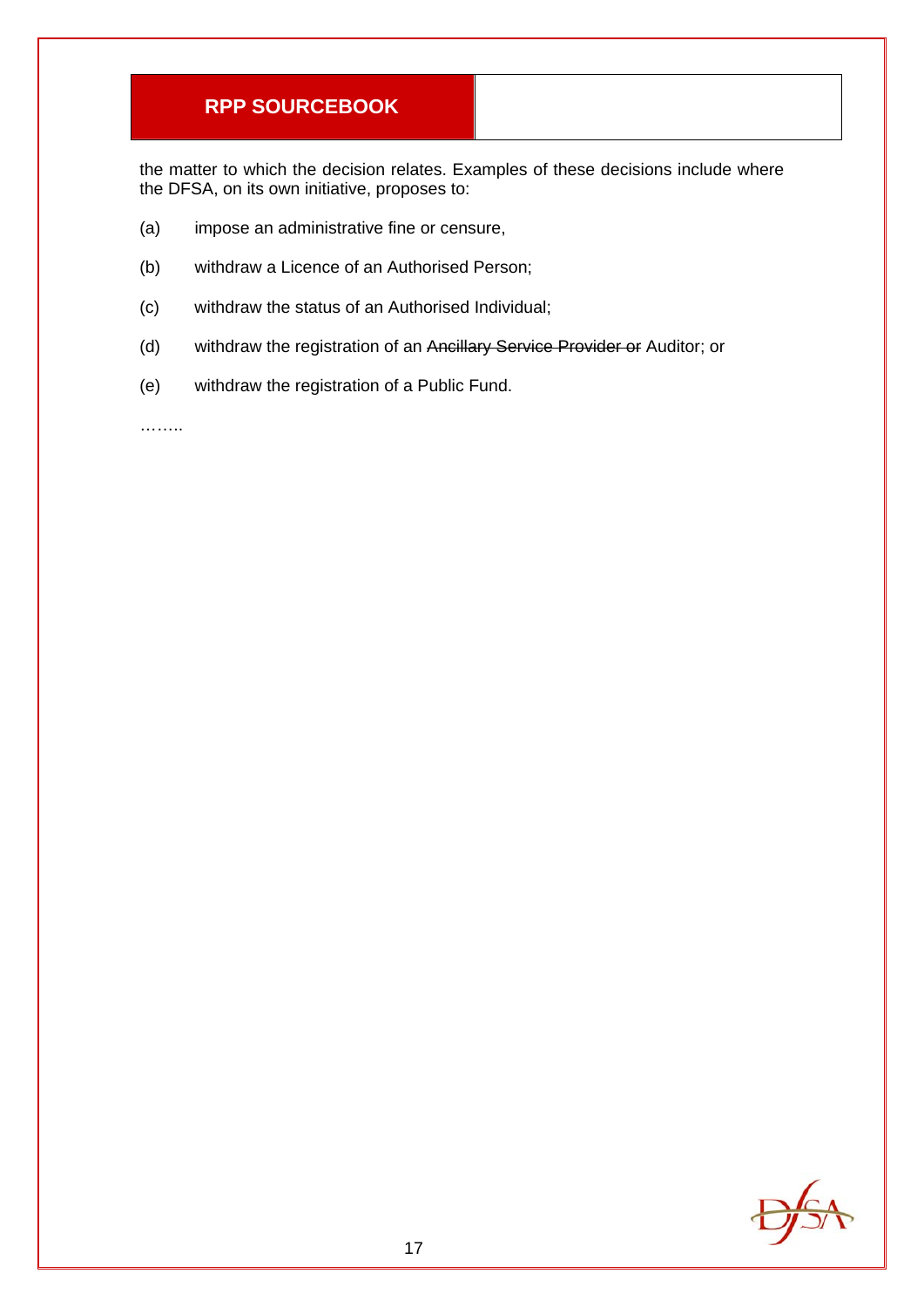## **APPENDIX 1 DFSA'S REGULATORY POWERS**

A reference to executive\* refers to the Chief Executive or a DFSA Officer that has been delegated the authority to act as Chief Executive.

| <b>Article</b>  | <b>Description</b>                                                                                                                                                                                                                       | <b>Type of Decision</b> | <b>Right of appeal</b><br>to RAC |
|-----------------|------------------------------------------------------------------------------------------------------------------------------------------------------------------------------------------------------------------------------------------|-------------------------|----------------------------------|
| Article 33      | when the DFSA is proposing to commence proceedings before the Financial Markets<br>Tribunal                                                                                                                                              | executive <sup>*</sup>  | N <sub>o</sub>                   |
| Article 46      | when the DFSA is proposing to require an applicant to provide additional information<br>reasonably required to decide an application for a Licence                                                                                       | executive               | N <sub>0</sub>                   |
| Article 47      | when the DFSA is proposing to refuse to grant an application for a Licence, or, an<br>extension to a Licence                                                                                                                             | executive               | Yes                              |
| Article 48      | when the DFSA is proposing to grant an application for a Licence, or, an extension to<br>a Licence, with or without conditions and restrictions                                                                                          | executive               | N <sub>0</sub>                   |
| Article $49(1)$ | when the DFSA, at the request of an Authorised Person, is proposing to impose<br>conditions and restrictions or additional conditions and restrictions on a Licence, or,<br>vary or withdraw conditions and restrictions on such Licence | executive               | Yes                              |
| Article 49(1)   | when the DFSA, on its own initiative, is proposing to impose conditions and<br>restrictions or additional conditions and restrictions on a Licence, or, vary or withdraw                                                                 | decision maker          | Yes                              |

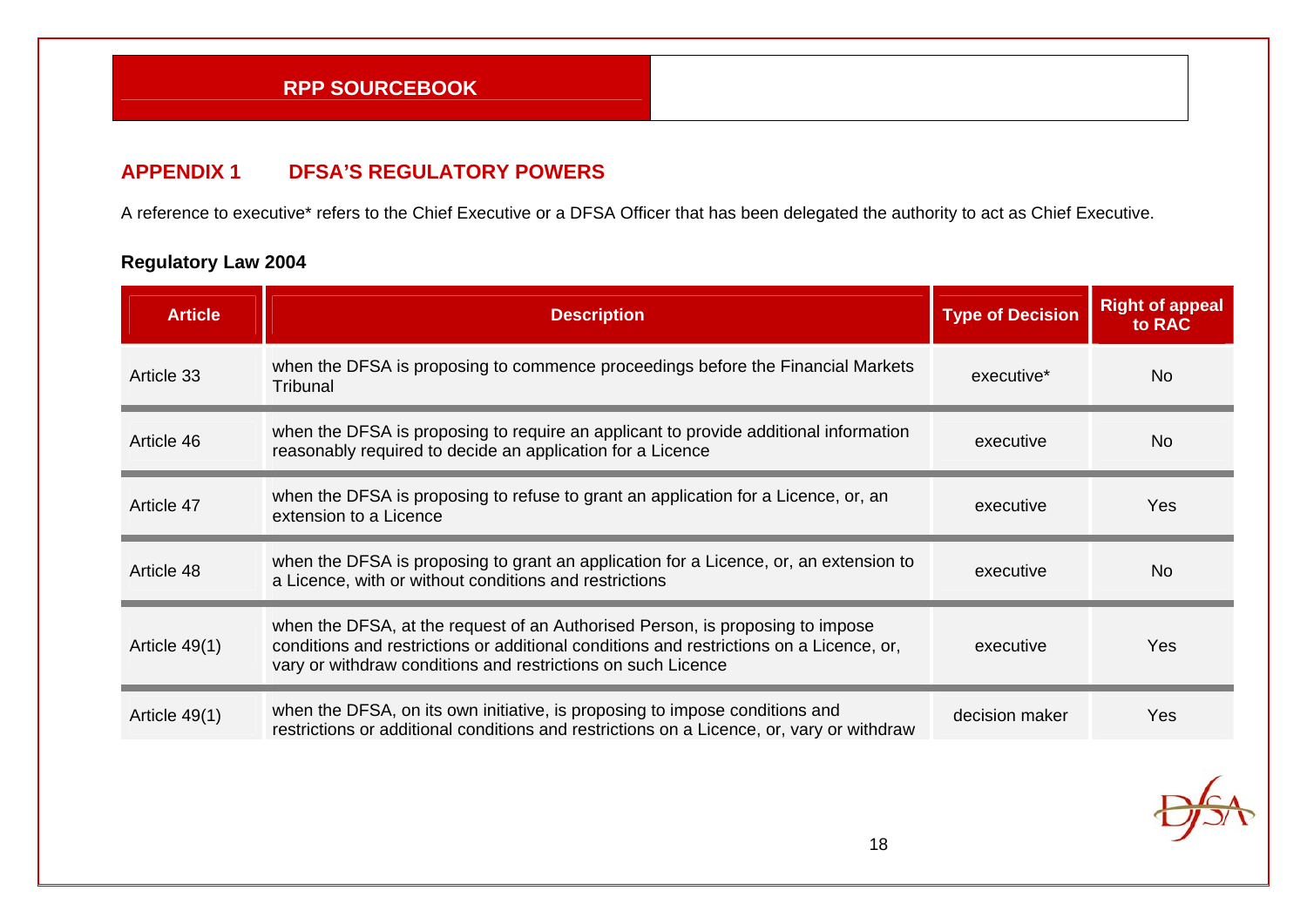| <b>Article</b>  | <b>Description</b>                                                                                                                                                       | <b>Type of Decision</b> | <b>Right of appeal</b><br>to RAC |
|-----------------|--------------------------------------------------------------------------------------------------------------------------------------------------------------------------|-------------------------|----------------------------------|
|                 | conditions and restrictions on such Licence                                                                                                                              |                         |                                  |
| Article $50(1)$ | when the DFSA, at the request of an Authorised Person, is proposing to withdraw an<br>authorisation in relation to one or more Financial Services under a Licence        | executive               | Yes                              |
| Article $50(1)$ | when the DFSA, on its own initiative, is proposing to withdraw an authorisation in<br>relation to one or more Financial Services under a Licence                         | decision maker          | Yes                              |
| Article 51      | when the DFSA, at the request of an Authorised Person, is proposing to withdraw a<br>Licence                                                                             | executive               | Yes                              |
| Article 51      | when the DFSA, on its own initiative, is proposing to withdraw a Licence                                                                                                 | decision maker          | Yes                              |
| Article 54      | when the DFSA is proposing to require an applicant to provide additional information<br>reasonably required to decide an application for an Authorised Individual status | executive               | <b>No</b>                        |
| Article 55      | when the DFSA is proposing to refuse to grant an application for an Authorised<br>Individual status, or, an extension to such status                                     | executive               | Yes                              |
| Article 56      | when the DFSA is proposing to grant an application for an Authorised Individual<br>status, or, an extension to such status, with or without conditions and restrictions  | executive               | <b>No</b>                        |

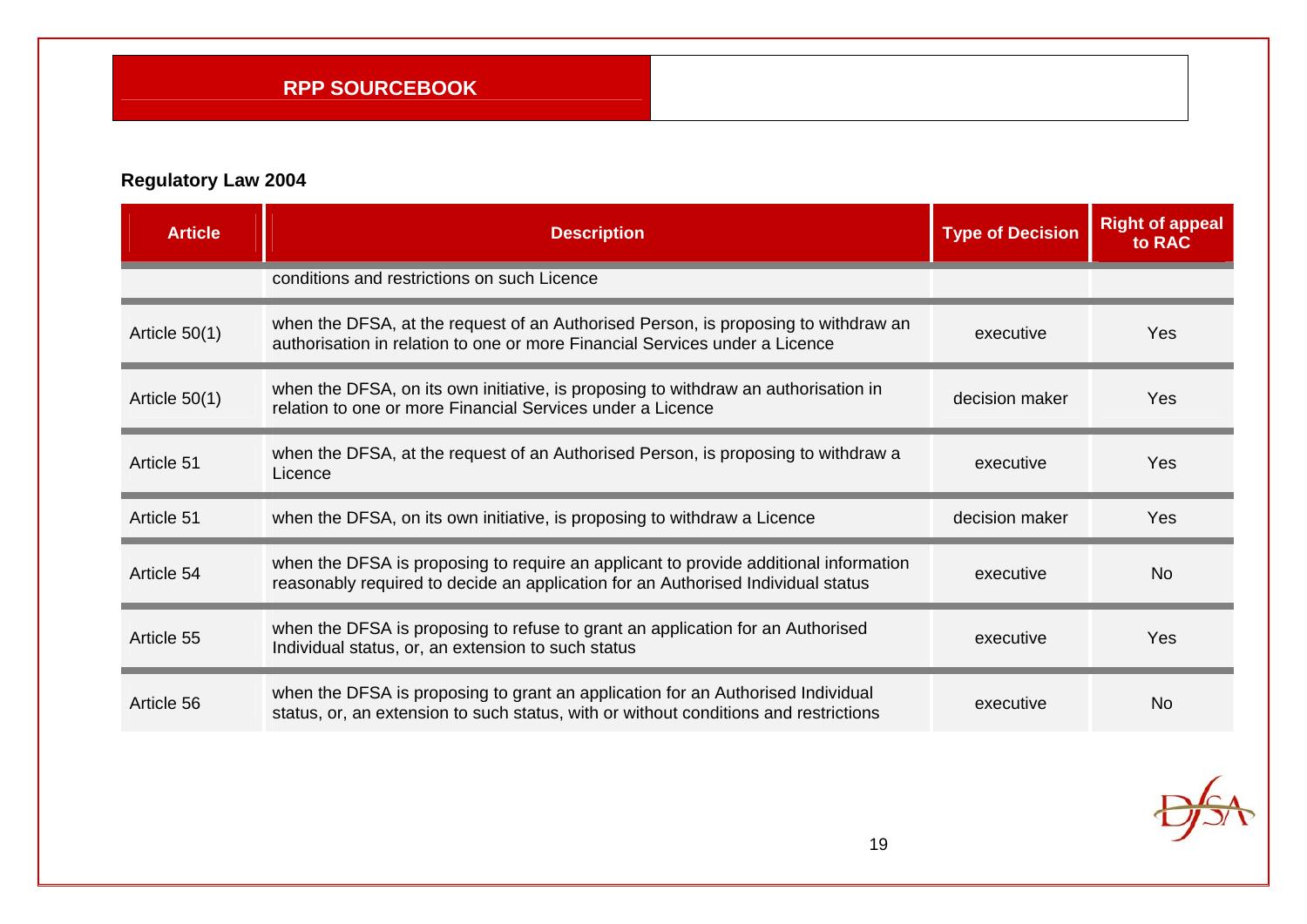| <b>Article</b> | <b>Description</b>                                                                                                                                                                                                                                                              | <b>Type of Decision</b> | <b>Right of appeal</b><br>to RAC |
|----------------|---------------------------------------------------------------------------------------------------------------------------------------------------------------------------------------------------------------------------------------------------------------------------------|-------------------------|----------------------------------|
| Article 57     | when the DFSA, at the request of an Authorised Person, is proposing to impose<br>conditions and restrictions or additional conditions and restrictions on the grant of an<br>Authorised Individual's status, or, vary or withdraw conditions and restrictions on such<br>status | executive               | <b>Yes</b>                       |
| Article 57     | when the DFSA, is proposing on its own initiative, to impose conditions and<br>restrictions or additional conditions and restrictions on the grant of an Authorised<br>Individual's status, or, vary or withdraw conditions and restrictions to such status                     | decision maker          | <b>Yes</b>                       |
| Article 58(1)  | when the DFSA, on its own initiative, is proposing to restrict an individual from<br>performing one on more functions in connection with the provision of Financial<br><b>Services or Ancillary Services</b>                                                                    | decision maker          | <b>Yes</b>                       |
| Article 58(2)  | when the DFSA, at the request of a relevant person or Authorised Person, is<br>proposing to either restrict, suspend or withdraw the status of an Authorised Individual                                                                                                         | executive               | <b>Yes</b>                       |
| Article 58(2)  | when the DFSA, on its own initiative, is proposing to either restrict, suspend or<br>withdraw the status of an Authorised Individual                                                                                                                                            | decision maker          | Yes                              |
| Article 60(3)  | when the DFSA is proposing to grant an application for registration as an Ancillary<br>Service Provider                                                                                                                                                                         | executive               | <b>No</b>                        |

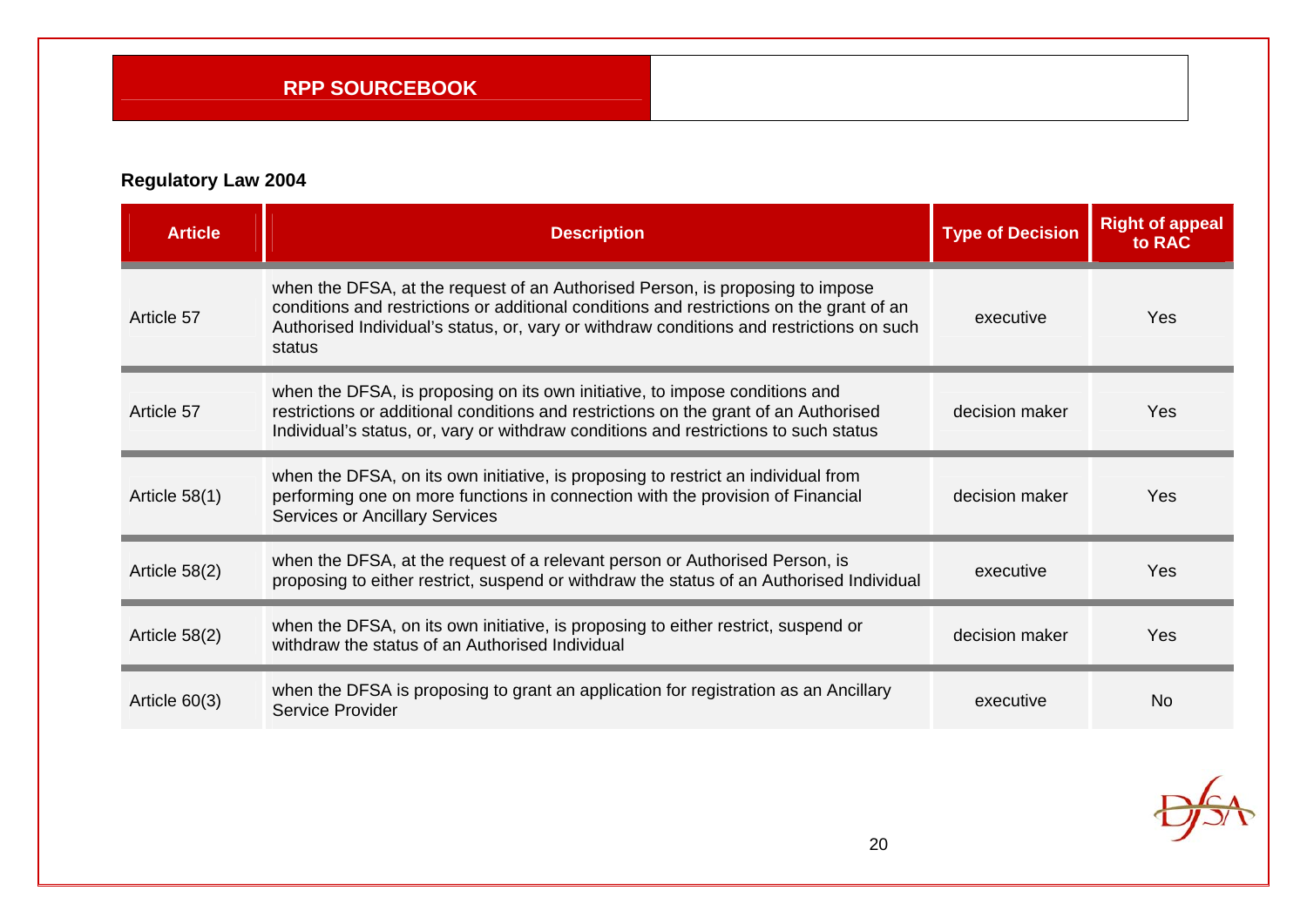| <b>Article</b> | <b>Description</b>                                                                                                                                                                                                                                                                 | <b>Type of Decision</b> | <b>Right of appeal</b><br>to RAC |
|----------------|------------------------------------------------------------------------------------------------------------------------------------------------------------------------------------------------------------------------------------------------------------------------------------|-------------------------|----------------------------------|
| Article 60(3)  | when the DFSA is proposing to refuse to grant an application for registration as an<br><b>Ancillary Service Provider</b>                                                                                                                                                           | executive               | Yes                              |
| Article 73     | when the DFSA is proposing to either obtain information or documents, or to enter the<br>premises of any Authorised Firm, Authorised Market Institution, Aneillary Services<br>Provider DNFBP or Fund for the purpose of inspecting and copying information within<br>the premises | executive               | <b>No</b>                        |
| Article 74     | when the DFSA is proposing to require an Authorised Firm or Authorised Market<br>Institution to provide a report on any matter or information about which the DFSA<br>could have or has required under Article 73                                                                  | executive               | Yes                              |
| Article 75     | when the DFSA is proposing to impose a prohibition or requirement on the business<br>of an Authorised Firm, Authorised Market Institution, Fund Manager or Fund                                                                                                                    | decision maker          | Yes                              |
| Article 75A    | when the DFSA for prudential purposes is proposing to require an Authorised Firm or<br>Authorised Firms within a specified class to comply with a direction                                                                                                                        | decision maker          | Yes                              |
| Article 76     | when the DFSA is proposing to impose on an Authorised Firm or Authorised Market<br>Institution a prohibition, from or requirement to dealing with relevant property                                                                                                                | decision maker          | Yes                              |
| Article 77(2)  | when the DFSA is proposing to substitute or vary a prohibition or requirement made<br>under Articles 75 and 76                                                                                                                                                                     | decision maker          | <b>No</b>                        |

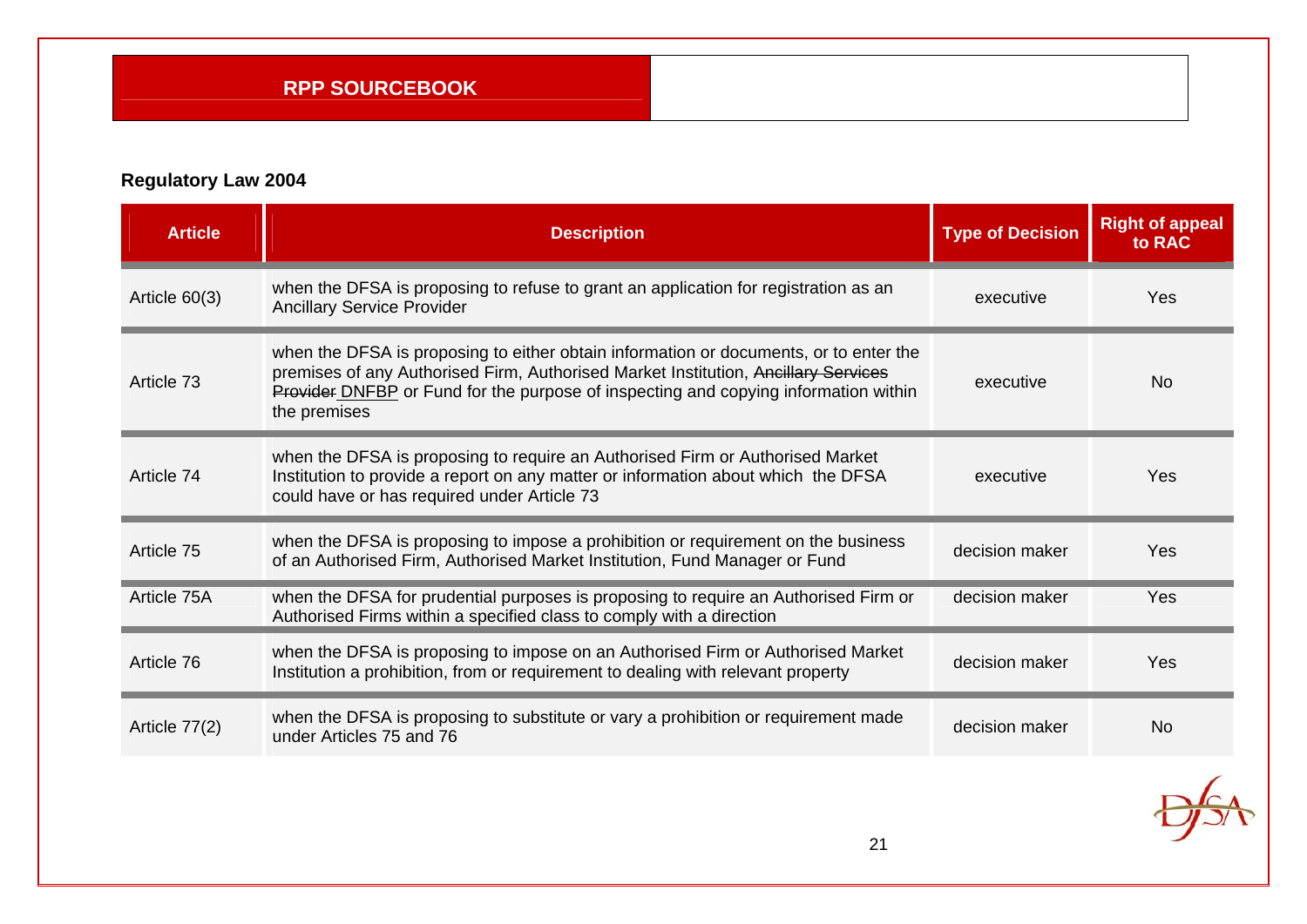| <b>Article</b> | <b>Description</b>                                                                                                                                                                                                              | <b>Type of Decision</b> | <b>Right of appeal</b><br>to RAC |
|----------------|---------------------------------------------------------------------------------------------------------------------------------------------------------------------------------------------------------------------------------|-------------------------|----------------------------------|
| Article 77(2)  | when the DFSA is proposing to withdraw a prohibition or requirement made under<br>Article 75 and 76                                                                                                                             | decision maker          | <b>No</b>                        |
| Article 78     | when the DFSA is proposing to conduct an investigation under Chapter 2 of Part 5                                                                                                                                                | executive <sup>*</sup>  | <b>No</b>                        |
| Article 79(2)  | when the DFSA is proposing to apply to the Court to recover part or all of the costs of<br>an investigation                                                                                                                     | executive               | <b>No</b>                        |
| Article 80     | when the DFSA is proposing to exercise powers of compulsion to obtain information,<br>documents and testimony from any person that may be relevant to an investigation                                                          | executive               | <b>No</b>                        |
| Article 84     | when the DFSA is proposing to apply to the Court for an injunction or warrant to<br>search premises in order to enforce compliance with a requirement made pursuant to<br>the exercise of any power under Articles 73, 74 or 80 | executive               | <b>No</b>                        |
| Article 87(5)  | when the DFSA is proposing to apply to the Court to recover outstanding fines                                                                                                                                                   | executive               | <b>No</b>                        |
| Article 88(1)  | when the DFSA is proposing to require an Authorised Firm or Authorised Market<br>Institution to appoint one or more individuals to act as managers of the business of<br>such person                                            | decision maker          | Yes                              |
| Articles 89(1) | when the DFSA is proposing to accept a written enforceable undertaking given by a                                                                                                                                               | executive               | <b>No</b>                        |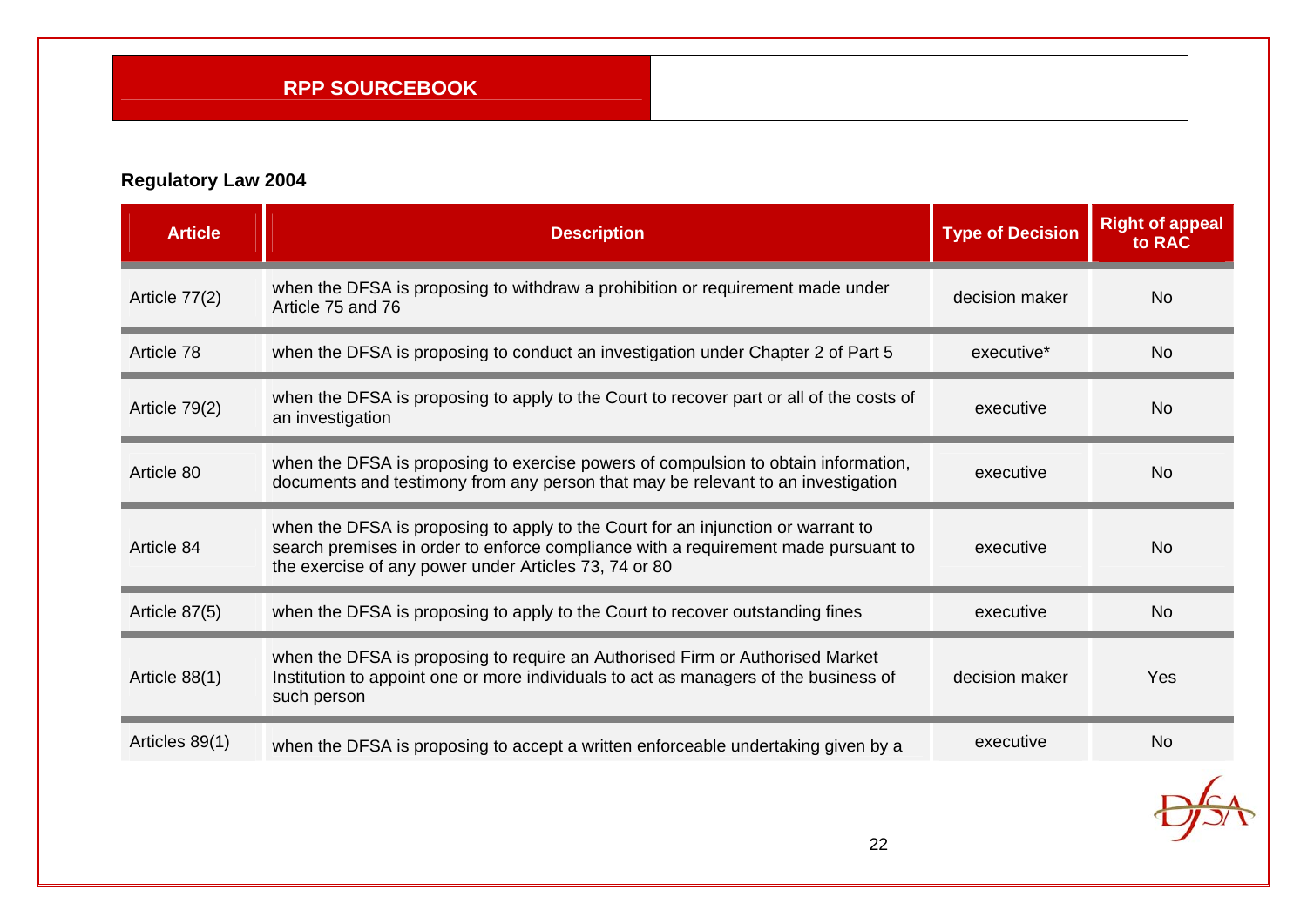| <b>Article</b> | <b>Description</b>                                                                                                                                                                                                                           | <b>Type of Decision</b> | <b>Right of appeal</b><br>to RAC |
|----------------|----------------------------------------------------------------------------------------------------------------------------------------------------------------------------------------------------------------------------------------------|-------------------------|----------------------------------|
| 8(2)           | person, or, withdraw or vary such undertaking                                                                                                                                                                                                |                         |                                  |
| Article 89 (3) | when the DFSA is proposing to apply to the Court to enforce compliance with a<br>written enforceable undertaking accepted by the DFSA under Articles 89 (1) and (2)                                                                          | executive               | <b>No</b>                        |
| Article 90     | when the DFSA is proposing to issue an administrative fine                                                                                                                                                                                   | decision maker          | Yes                              |
| Article 91     | when the DFSA is proposing to issue an administrative censure                                                                                                                                                                                | decision maker          | Yes                              |
| Article 92 (2) | when the DFSA is proposing to apply to the Court for an injunction or other judicial<br>relief, where a person has engaged, is engaging or is proposing to engage in conduct<br>which contravenes a relevant requirement under Article 92(1) | executive               | <b>No</b>                        |
| Article 92 (3) | when the DFSA is proposing to apply to the Court, where the DFSA is conducting, or<br>has conducted, an investigation or has instituted civil or regulatory proceedings, for<br>orders under Articles 92(3) (c) (d) (e) (f) (g) (h) or (i)   | executive               | <b>No</b>                        |
| Article 93     | when the DFSA is proposing to apply to the Court to wind up an Authorised Firm,<br>Authorised Market Institution, or, to wind up a company that is in breach of the<br><b>Financial Services Prohibition</b>                                 | executive               | <b>No</b>                        |
| Article 94(2)  | when the DFSA is proposing to apply to the Court for an order for damages,<br>compensation, or recovery of property or any other order the Court sees fit, where                                                                             | executive               | <b>No</b>                        |
|                |                                                                                                                                                                                                                                              |                         |                                  |

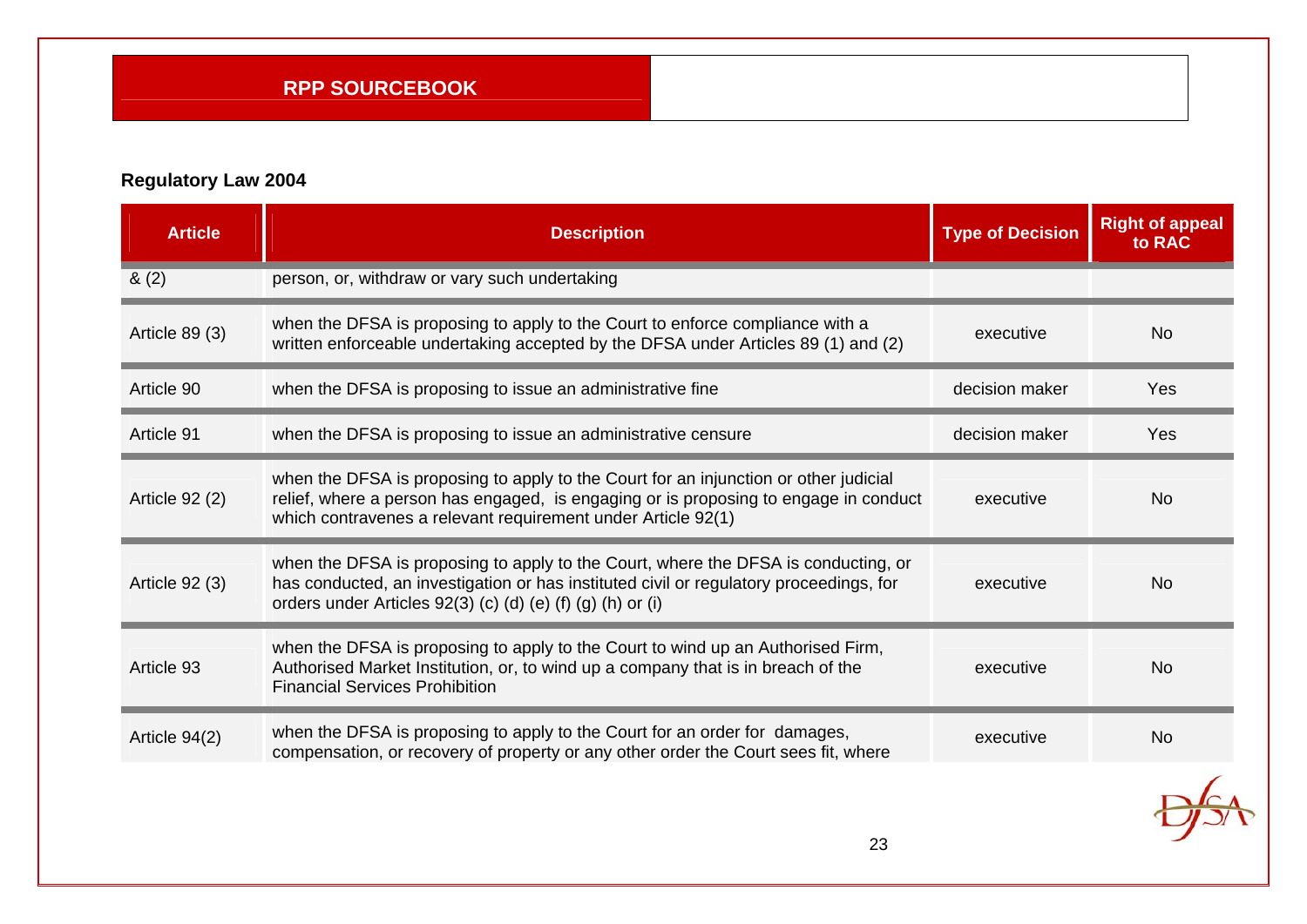# **Regulatory Law 2004**

| <b>Article</b> | <b>Description</b>                                                                                                                                     | <b>Type of Decision</b> | <b>Right of appeal</b><br>to RAC |
|----------------|--------------------------------------------------------------------------------------------------------------------------------------------------------|-------------------------|----------------------------------|
|                | there has been a breach of a requirement as described in Article 94(1)                                                                                 |                         |                                  |
| Article 95     | when the DFSA is proposing to apply to the Court to intervene in any Court<br>proceedings where the DFSA considers it necessary to meet its objectives | executive               | <b>No</b>                        |
| Article 98(1)  | when the DFSA is proposing to grant an application for the registration of an Auditor                                                                  | executive               | No.                              |
| Article 98(1)  | when the DFSA is proposing to refuse an application for the registration of an Auditor                                                                 | executive               | Yes                              |
| Article 99(7)  | when the DFSA is proposing to order the remove of an Auditor                                                                                           | executive               | <b>No</b>                        |
| Article 111    | when the DFSA is proposing to nominate or approve a person to make a scheme<br>report relating to a sanctioned transfer scheme under Article 108       | executive               | N <sub>0</sub>                   |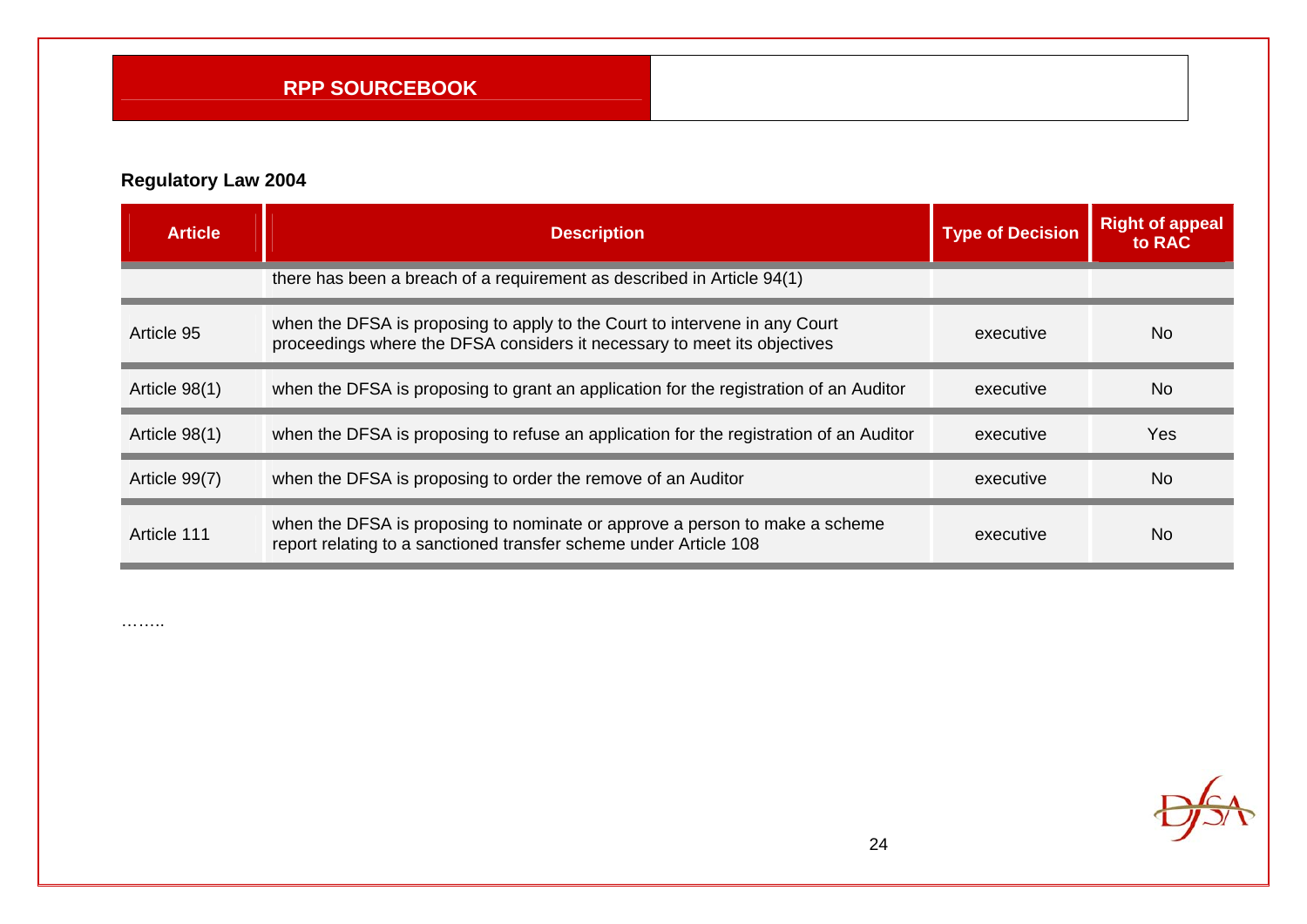# **Ancillary Service Providers (ASP) Anti-Money Laundering (AML)Module**

| <b>ASP Module</b>                      | <b>Description</b>                                                                                                                             | <b>Type of Decision</b> | <b>Right of appeal</b><br>to RAC |
|----------------------------------------|------------------------------------------------------------------------------------------------------------------------------------------------|-------------------------|----------------------------------|
| Rule $4.5.1(a)$<br>15.2.3(a)           | when the DFSA, at the request of an Ancillary Service Provider DNFBP, is proposing<br>to withdraw cancels its registration                     | executive               | Yes No                           |
| Rule $4.5.1(a)$<br>15.2.3 (b) to $(e)$ | when the DFSA, on its own initiative, is proposing to withdraw cancel the registration<br>of an Ancillary Service Provider DNFBP               | decision maker          | Yes                              |
| Rule 4.5.1(b)                          | when the DFSA, at the request of an Ancillary Service Provider, is proposing to<br>change the scope of authority under its registration        | executive               | <b>Yes</b>                       |
| Rule 4.5.1(b)                          | when the DFSA, on its own initiative, is proposing to change the scope of authority<br>under the registration of an Ancillary Service Provider | decision maker          | Yes.                             |